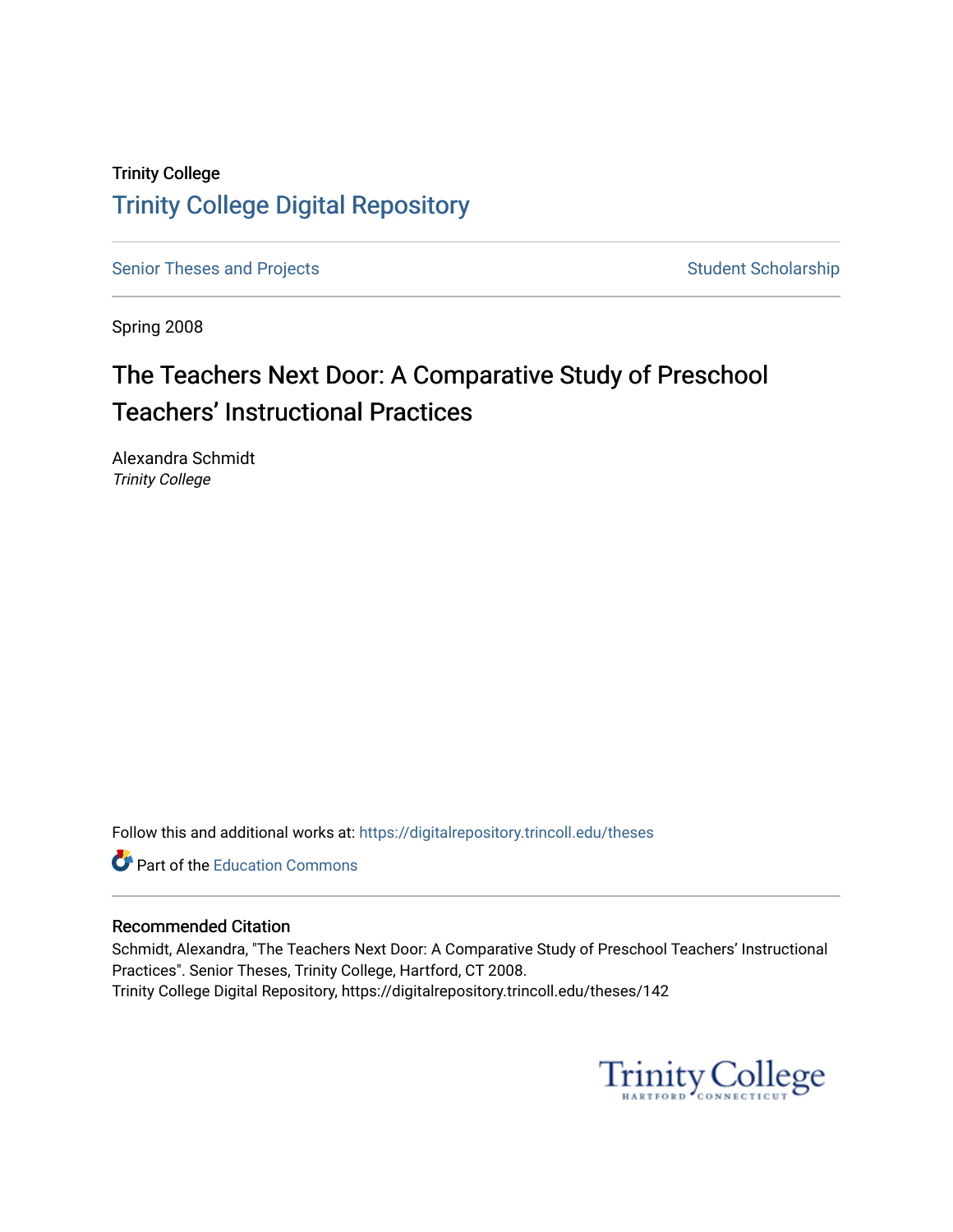The Teachers Next Door:

A Comparative Study of Preschool Teachers' Instructional Practices

Ali J. Schmidt

Trinity College, Hartford

Educational Studies 400: Senior Research Project

Ed Studies Program

Trinity College

Professor Andrea Dyrness

December 2007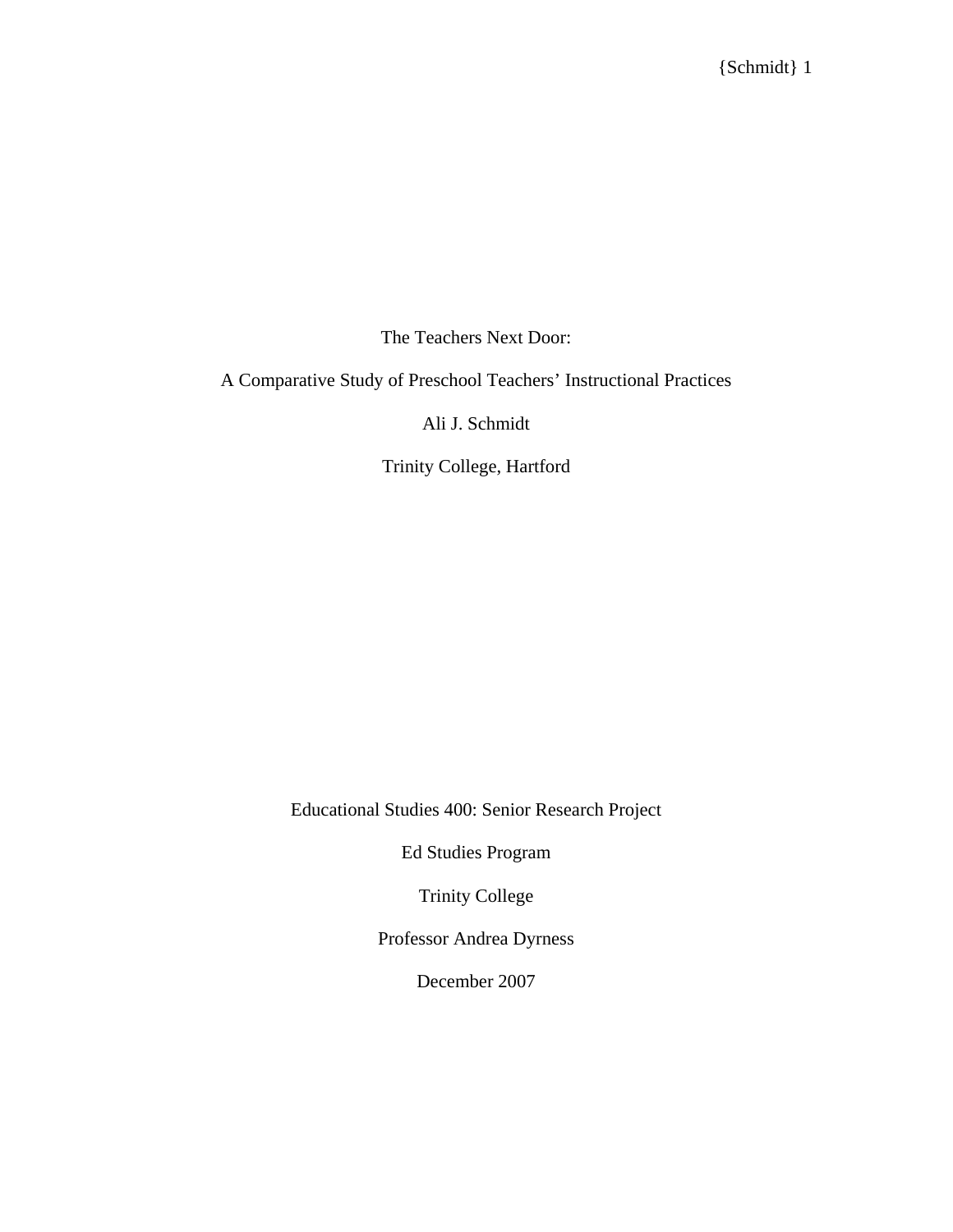#### **Introduction**

A child's development and future success in school and life depends on the experiences that they have before the age of five. Research has shown that preschool can significantly decrease early reading performance gaps particularly in low-income areas. However, in the state of Connecticut, not all preschool-age children are receiving a highquality early childhood education with an age-appropriate curriculum and a well-trained staff. Since almost all preschools and day cares use appropriate curricula, it is important to assess the effect that teachers' instruction have on students' success and educational inequalities.

In order to be considered a quality preschool program and maintain their funding, early childhood teachers are expected to adhere to the program's mandatory curriculum. So by setting standards, education administrations make official decisions on the formal curriculum for early childhood education setting the baseline for what a teacher should teach in terms of content, skills, and topics. However, classroom teachers work in isolation to implement standards meaning they have the power to choose the way in which they teach to meet the standards or their instructional practices— planning of time, uses of books and other materials, organization and use of physical space, grouping of students, questions and assignments presented, patterns of discipline and control, and connections to the world outside of school.

In the United States there are various public preschool programs, private preschool programs, and day-care centers that differ widely in quality. In the state of Connecticut about 75 percent of 3- and 4-year-old children currently attend such programs. However, there is still an achievement gap in older grades between wealthier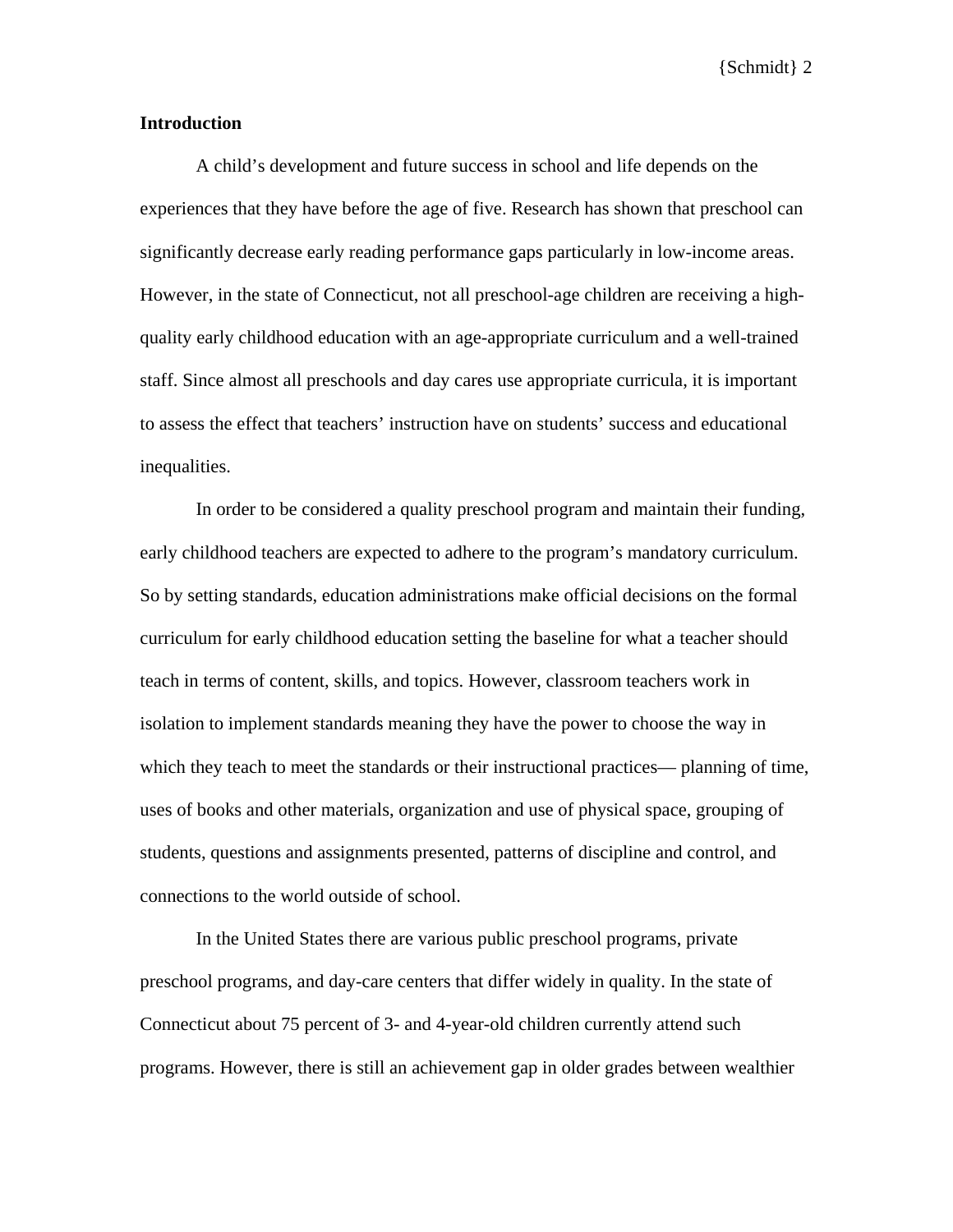and poorer districts. In 2000, the National Assessment of Educational Progress (NAEP) reported that  $68\%$  of low-income  $4<sup>th</sup>$  graders cannot read at the proficient level. Preschool can significantly decrease early reading performance gaps, particularly in low-income areas. In addition, according to a report published by the Connecticut State Board of Education (2003) differences in the quality of early childhood education contributes to the achievement gap among older students.

Research has proven that a quality preschool education is partly characterized by the teachers' implementation of the curriculum. In other words, teachers play a role in supplying a quality education, especially to preschool-age children. Research has shown that responsive adults influence cognitive, emotional, and social learning. Further, children who are emotionally secure in their relationships with their teachers will use this base to explore the classroom, engage in pretend play, anticipate learning and promote their own self-regulation of behaviors and peer relations (SDE, 2007). Further, adults must observe children's changing needs and interests and build them into their planning. However, many teachers are not sufficiently trained on how to instruct their early childhood classrooms. In order to ensure quality child care, an analysis of current teachers' instructional practices may be helpful to the state of Connecticut, the city of Hartford, their early childhood educators, and their families.

My research aims to determine whether and how instructional practices of teachers using two developmentally-appropriate curricula differ, answering the research question how do teachers' instructional practices vary from urban pre-K programs in public settings to urban preschools in private settings? I argue that teachers at both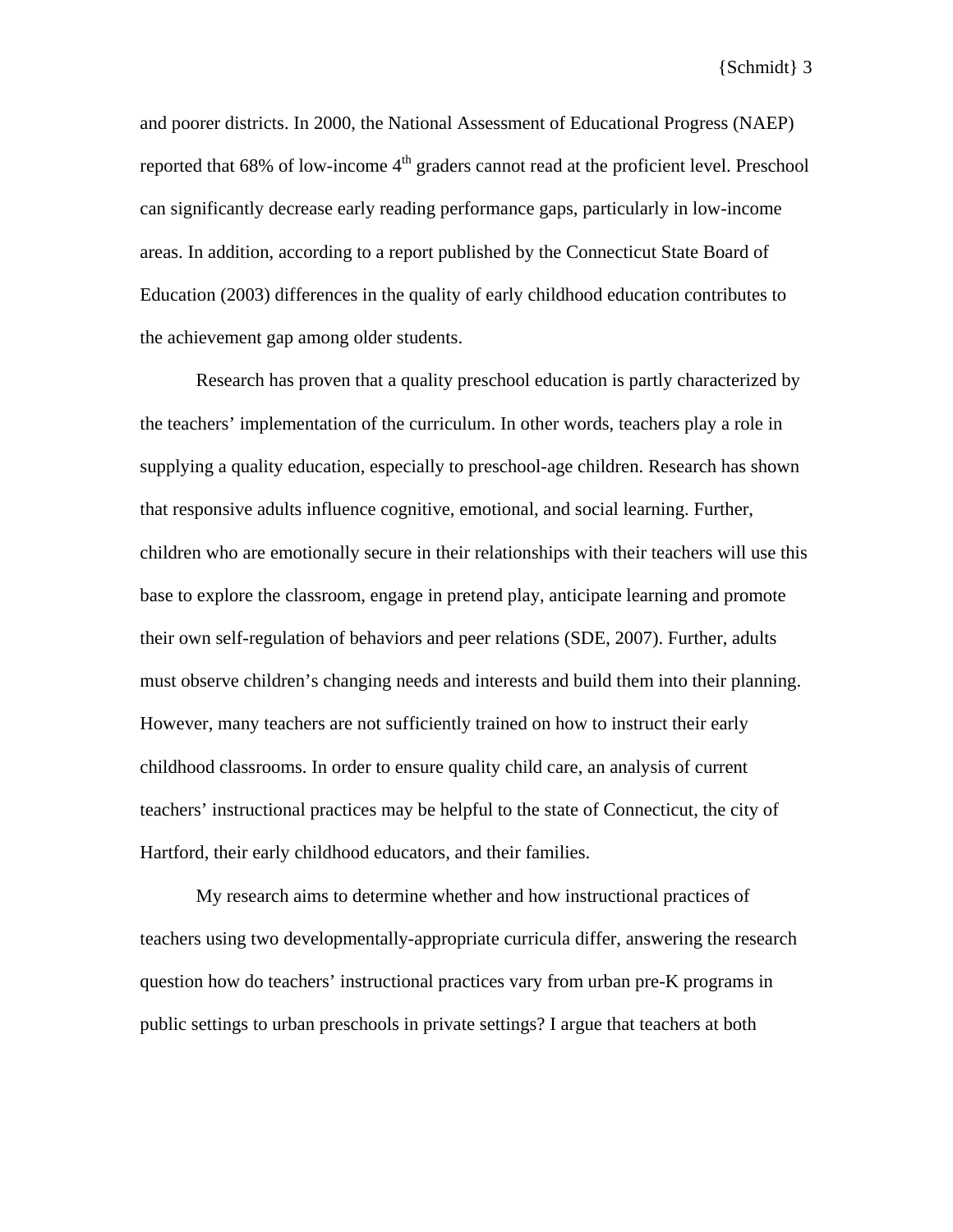Cunningham Preschool Center<sup>[1](#page-4-0)</sup> and Tucker Elementary School Pre- $K^2$  $K^2$  used similar curricula, lessons and explanations, materials, classroom organization, and received similar teacher training. However, at Tucker Elementary School a majority of the teachers' lessons were spent authoritatively controlling unruly students.

Not all parents can afford to enroll their children in private preschool programs, so it is important to develop agreement among private education providers and public schools so that all children will enter kindergarten at the same level.

#### **Literature Review**

The State of Connecticut is trying to fight the problem that not all preschool children receive quality education. In 2007, the Connecticut Early Childhood Research and Policy Council reported that 14,000 three-and four-year olds in low-income areas don't attend preschool (Cooper, 1). As a result, research has been conducted to ensure that all preschool-age children have access to high-quality classroom environments, emphasizing the components of early childhood education programs, classrooms, or teachers that predict quality.

Frede (1995) reviewed three types of studies on early childhood education classroom practices: comparing different curricula, ethnographic studies of varying community child care and preschool programs, and comparing programs that implement ageappropriate curricula differently. Knowing that a child's social, cognitive, and emotional development may be stimulated by certain program designs, curriculum, and teacher practices, Frede reviewed available research to acknowledge what programs practices promote positive child development. To compare different curricula, researchers that

 $\overline{a}$ 

<span id="page-4-0"></span><sup>&</sup>lt;sup>1</sup> Pseudonym.

<span id="page-4-1"></span><sup>2</sup> Pseudonym.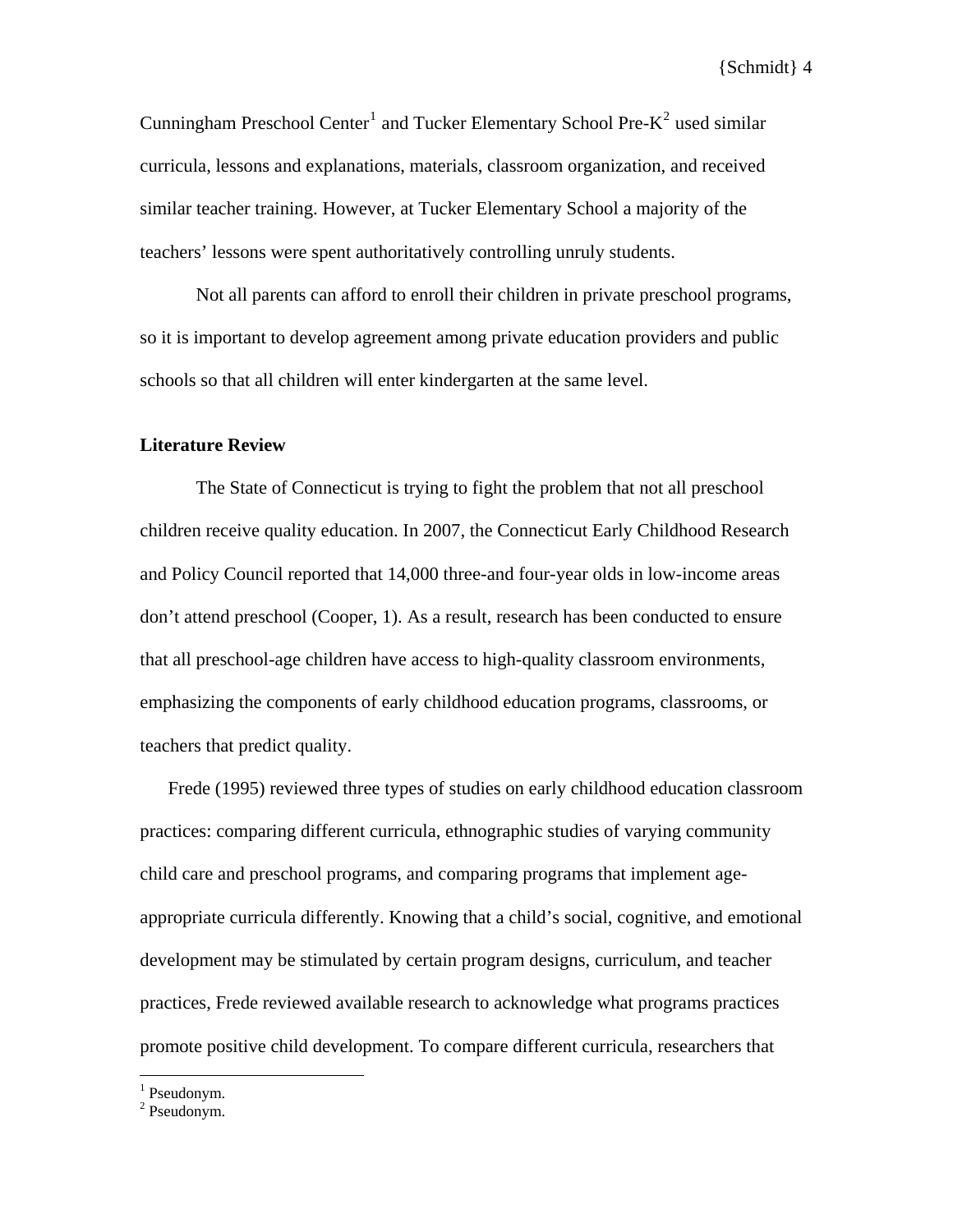Frede reviewed randomly assigned low-income children to one of several classrooms, each with a different curriculum. They found that there were no consistent differences in the impacts of the curricula. To examine teacher practices, Frede reviewed a study that used classroom observations in twelve preschools in South Carolina public schools to evaluate teachers' curriculum implementation. Through their study the researchers were able to identify 22 teachers' instructional practices that led to positive outcomes in Kindergarten and first grade, including taking advantage of "teachable moments" and encouraging children to think of positive ways to deal with their emotions and to construct their own solutions to conflicts. Using all three reviews Frede also concluded that teacher training make a difference in the outcomes of early childhood education on children. Like the South Caroline study Frede reviewed, I will observe and compare teachers' practices. However, without looking at student outcomes in later grades I will be unable to make judgments on the quality of the education.

Barnett, Frede, Mobasher, and Mohr (1988) used both quantitative research and qualitative research to determine whether public preschools in South Carolina containing many disadvantaged children were efficient. They used data of first grade students who had attended preschool to determine the effectiveness of the programs for school readiness. On the other hand, observations of 12 teachers and their preschool classrooms from the three major metropolitan regions of South Carolina were used to analyze the relationship between level of implementation of the curriculum and teacher characteristics. They found that the schools were efficient in implementing the High/Scope curriculum. Through their observations the researchers found that the teachers had only one or two years experience implementing the curriculum with little or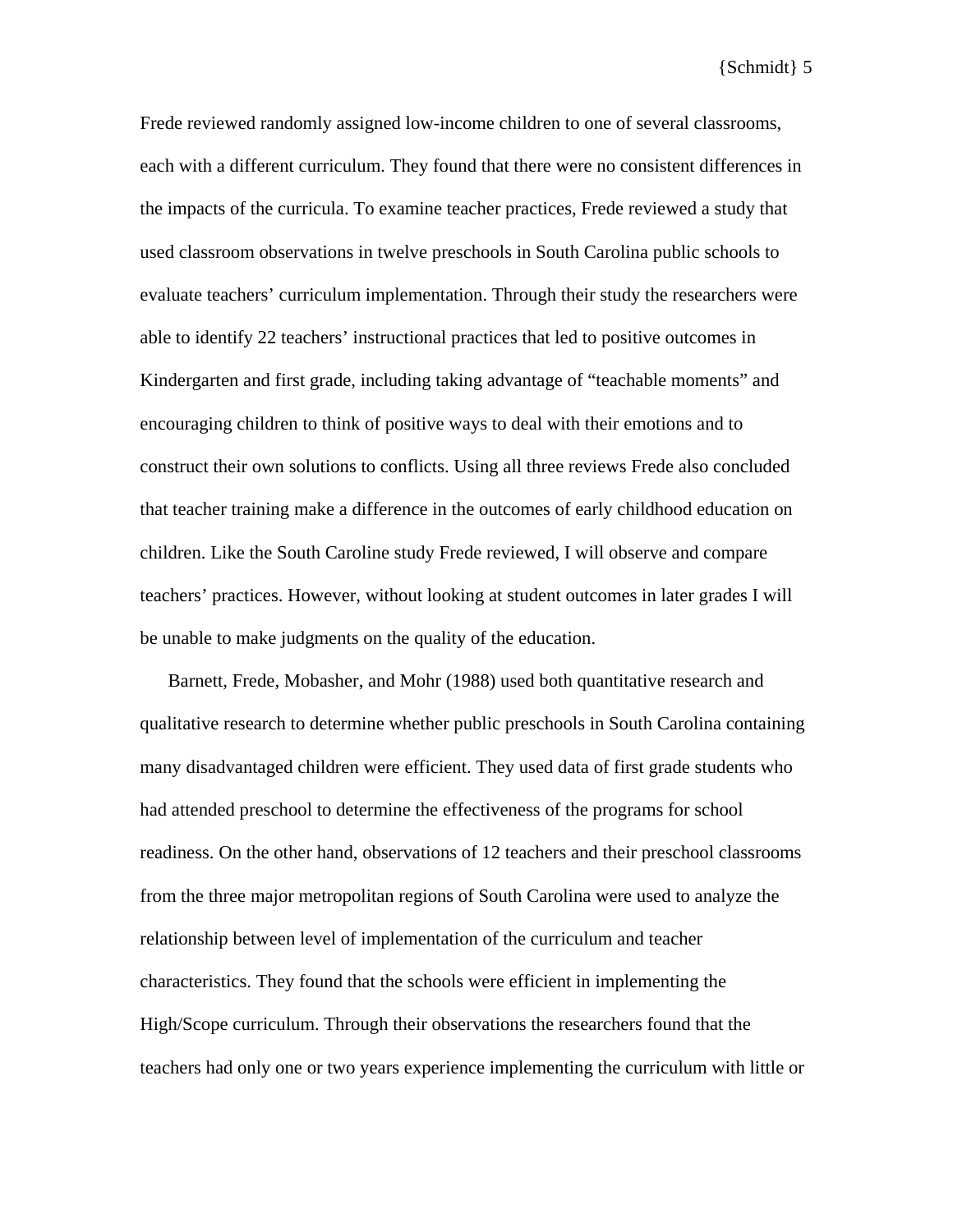no training, but as years of experience increased their implementation was better. Through my research, I will gain understanding on the effects that experience with preschool students has on teachers' instructional practices and whether location of the program affects the amount of training teachers receive.

In his recent article, Pianta (2007) analyzed results from two studies of the early childhood education system: the National Institute of Child Health and Human Development Study of Early Child Care and Youth Development (NICHED SECCYD) and the National Center for Early Development and Learning (NCEDL) Multi-State Pre-K study. He claimed that in early childhood education the teacher's implementation of the curriculum affect learning and thus the quality of education that the children receive, but that most programs are determined "quality" without even assessing teaching methods. Pianta and his colleagues examined whether instructional and emotional support from teachers would benefit children at risk of low achievement in elementary school and found that at-risk children placed in such environments could achieve just as well as those children who were not at-risk, as determined by whether or not their mother had a college degree. In classroom observations, Pianta found that some children are engaged with teachers in classroom instruction while "other children, *even in the same program or grade*, spend most of their time passively sitting around, having few if any interactions with an adult, watching the teacher deal with behavior problems, exposed to only boring and rote instructional activities" (p. 47). This suggests that if teachers do not receive curriculum implementation training, preschool-age students will not have access to an essential high-quality education. Like Pianta (2007), my research locations enroll at-risk students and will examine how environment affects teachers' instructional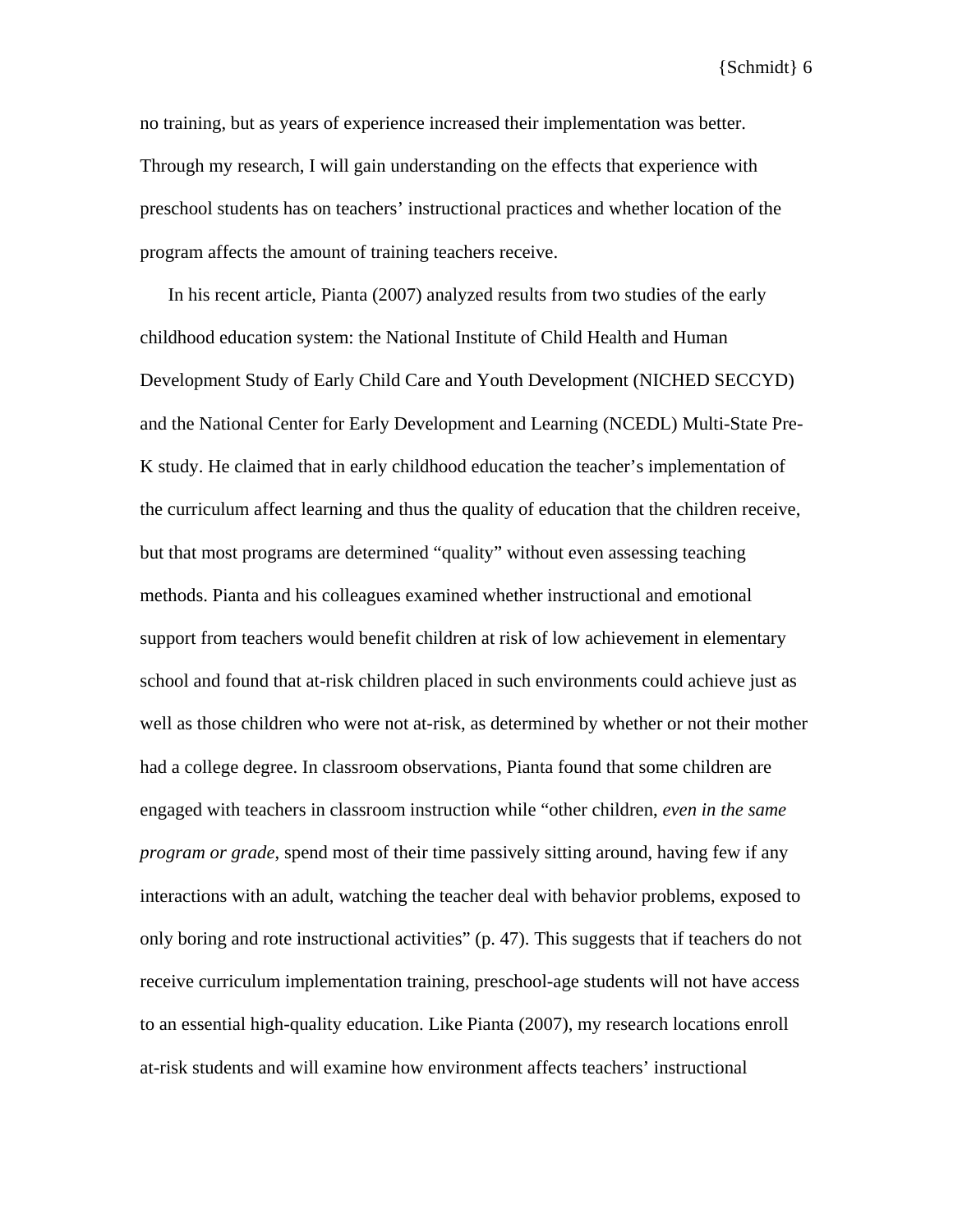practices. Further, my study will examine the teacher-student interactions. It will build on Pianta's study by observing teachers and students in their natural environments instead of moving them into a different environment.

Pianta, Howes, Burchinal, Bryant, Clifford, Early, and Barbarin (2005) used results from the National Center for Early Development and Learning's Multi-State Pre-Kindergarten Study to determine what components of a child's preschool program, classroom, and teacher characteristics predict its quality. The study was conducted in six states and used snapshot assessments (20 seconds of observation followed by 40 seconds of coding) of two activity settings: free choice/centers (where children select what and where they would like to play and learn) and whole-group teacher-led activities (when the child is with other students in a teacher-initiated activity) to examine different teachers' approaches to curriculum implementation. They also studied the effect that program location, within an elementary school or not, had on its quality. Pianta et al. found that lower quality preschool program teachers' lacked training and child-centered beliefs. The researchers were able to conclude that teacher characteristics could predict program quality. They also found that location of the program, in or out of school building, had no significant relation to quality. Like, Pianta et al. (2005) my research will also determine how a program's location affects the teachers, specifically their teaching practices. However, as a smaller study I will compare only two schools also in contrasting settings and use longer observations than snapshots.

 Barnett, Lamy, and Jung (2005) estimated the effects of state-funded preschool programs on kindergartener's academic skills. The study was conducted in prekindergartens in five states: Michigan, New Jersey, Oklahoma, South Carolina, and West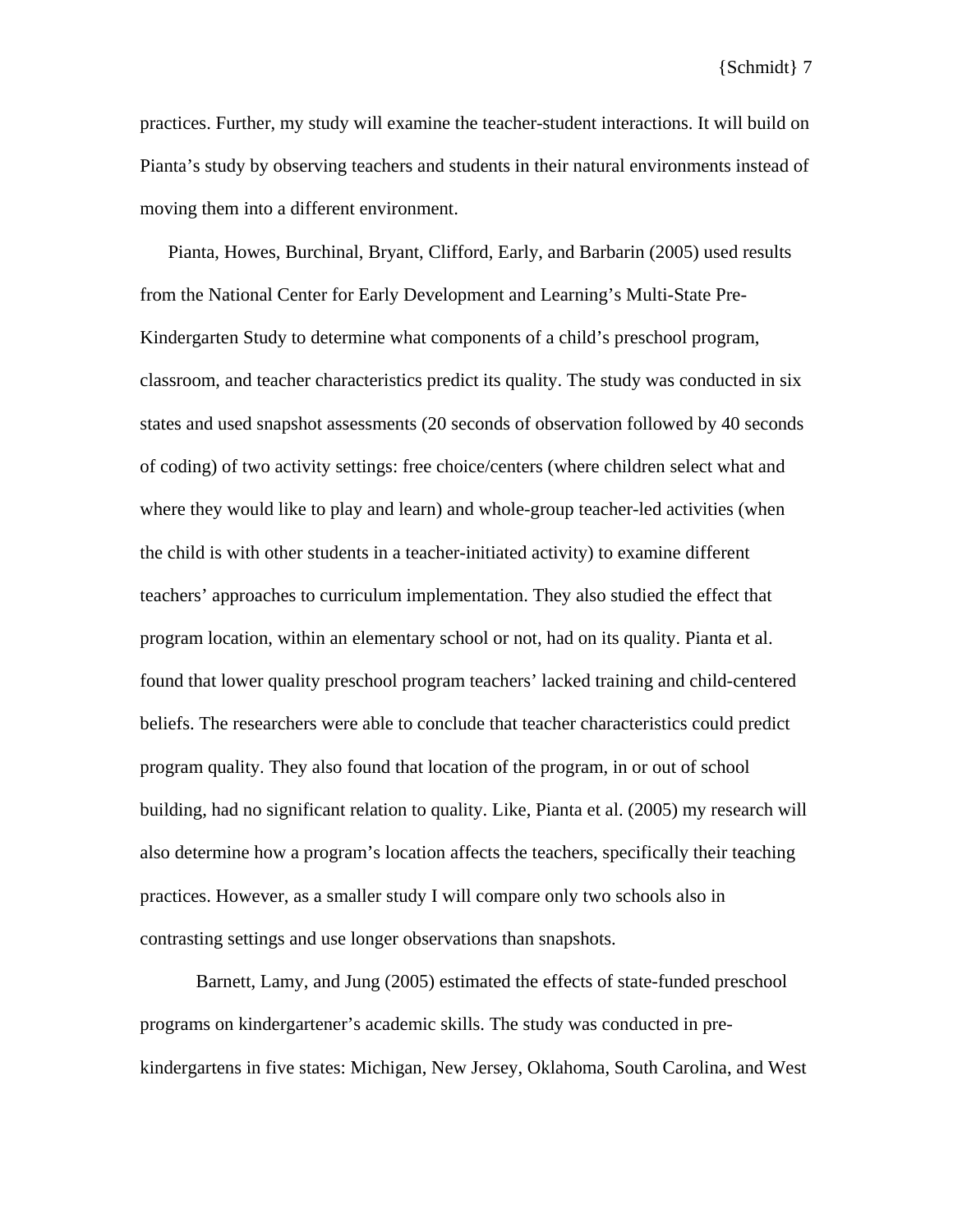Virginia which provided education primarily through either public schools or private programs. They used two comparison groups: children who are in a state prekindergarten program and children who weren't but were close to the enrollment eligibility cutoff date defined by the state. Using various tests, children's' cognitive and linguistic abilities, early mathematical skills, phonological skills, and print awareness abilities were assessed. Barnett et al. (2005) found that vocabulary, math skills, and understanding of print concepts all significantly increased due to preschool programs. Using qualification for free and reduced price lunch as a marker of socioeconomic status, Barnett et al. (2005) assessed the effectiveness of preschool on children from low-income families. They found significant effects based on income, such that low-income children had extra gains from preschool programs. Print awareness and vocabulary have been found to predict later reading abilities in early grades of elementary school. As mentioned, enrollment in preschool can help close the achievement gap. Since their studies contained both private and public preschool programs, Barnett et al. (2005) mentioned that public preschools with weak standards for teacher qualifications and low teacher salaries are less effective than private preschool programs, like Head Start. My study will build off this private versus public preschool comparison (Pianta et al., 2005; Barnett et al., 2005), and considers the findings of past studies that teachers' instructional practices, training, and implementation of the curriculum are important determining factors of a quality preschool program (Frede, 1995; Barnett et al., 1988; Pianta et al., 2005).

In order to conduct my study I must confirm that educational inequalities do exist. Past research found there were educational inequalities, whether based on class, race,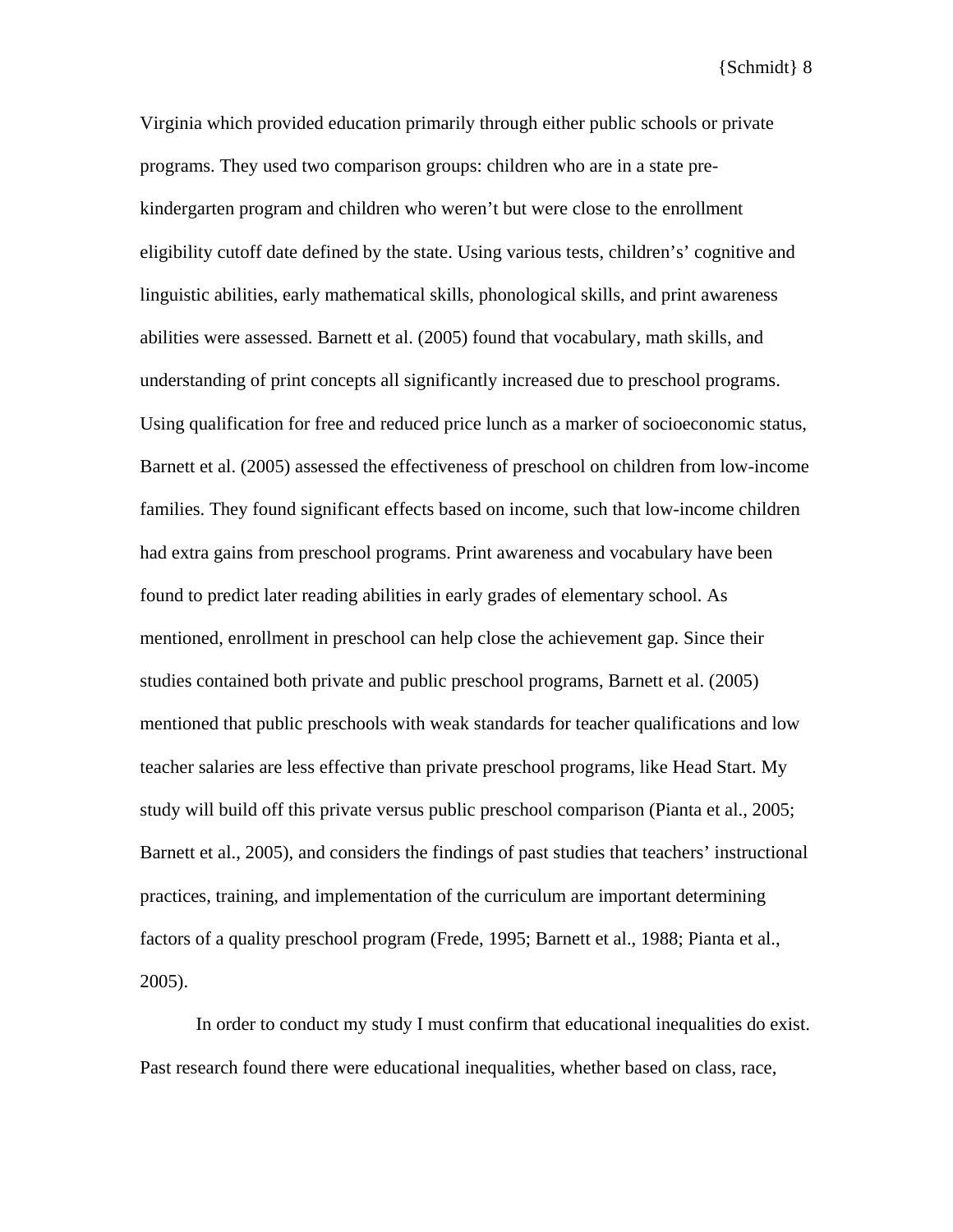gender, or a combination of these factors. For example, Lee and Burkman (2000) stated that minority students tend to dropout of schools at higher rates than their white counterparts. They pointed out that although further research is needed, school environment, student characteristics and achievement, and school organization- including curricula- are factors that contribute to this trend. Research also found that an increase in student enrollment in high-quality preschool programs can close or decrease the achievement gap. Further, suggestions to teachers, particularly those in low-income areas, may support the development of high-quality early childhood education.

In global ratings of program quality and later development that included group size, physical environment, and staff training as variables researchers found that children who attend higher quality early childhood education centers score better on tests measuring social, language, and cognitive development. They also found that the prevalence of the certain factors that make a preschool high quality are absent in many early childhood schools serving low-income children (Frede, 1995). My research addresses factors that may or may not contribute to the quality of two preschool programs serving low-income children in Hartford, CT. My comparison of private set and public school set preschool programs will ensure that children are all receiving the quality preschool education they need for future success.

Discouraging studies have proven that teachers are expected to implement the curriculum with little or no help from more advanced educators. Kauffman, Johnson, Kardos, Liu, and Peske (2002) showed that new public school teachers received little or no guidance on what to teach or how to teach, or their instructional practices. This study used interviews with both urban and suburban school teachers as their research methods.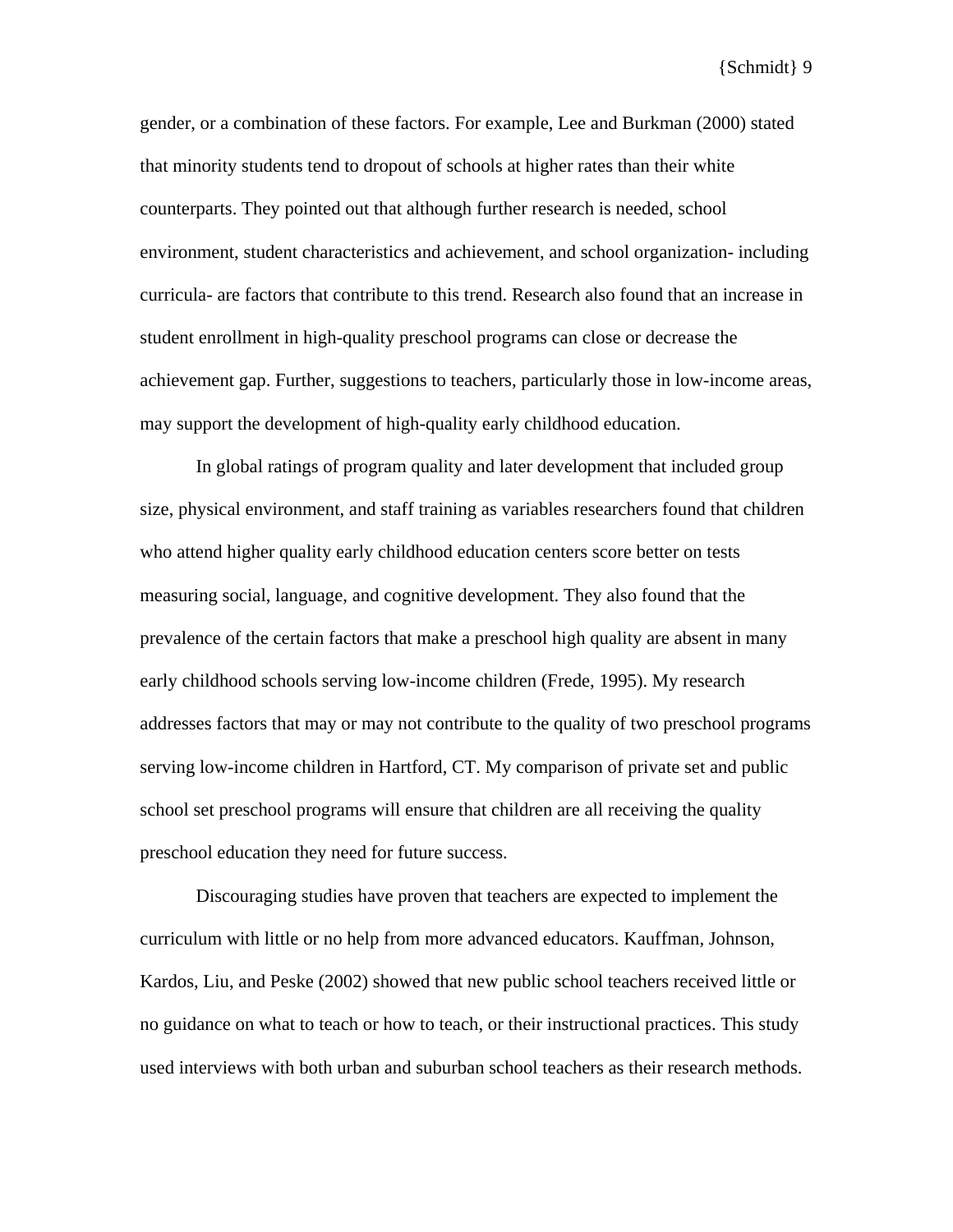Teachers in both settings felt they received no guidance and struggled day to day to prepare their lessons. Little, Kagan, and Frelow (2003) used telephone surveys with 177 people in 20 states to study early learning standards across the country. One relevant finding was that many respondents verbalized that there were minimal programs to help with the implementation of early learning standards. Further, any guidance or training was short-term. Such research concludes that teachers are alone in determining their classroom practices.

Knowing that African American children face inequalities in education, Ladson-Billings (1994) used observations and interviews of classrooms and eight teachers to illustrate and emphasize instructional practices that effectively educate African American children. By conducting this study, Ladson-Billings establishes that some teachers' instructional practices create poor outcomes for African American children. Through her book she uses eight teacher instructional practices as examples of how other teachers should alter their instructional practices to decrease educational inequalities. Like Ladson-Billings, my research examines various teachers' instructional practices and their outcomes on a mostly minority student population. My study will investigate Kauffman et al. and Little et al.'s findings that teachers receive little guidance and provide suggestions, if needed, to teachers and administrators as Ladson-Billings did.

As a growing number of U.S. states, like Connecticut, are establishing public preschool education particularly in low-income areas, studies on the effectiveness and quality of such public programs are also increasing. However, there are few, if any, comparative studies of public and private preschools. My study will build on past and outdated research (Barnett et al., 1988) by using classroom observations of two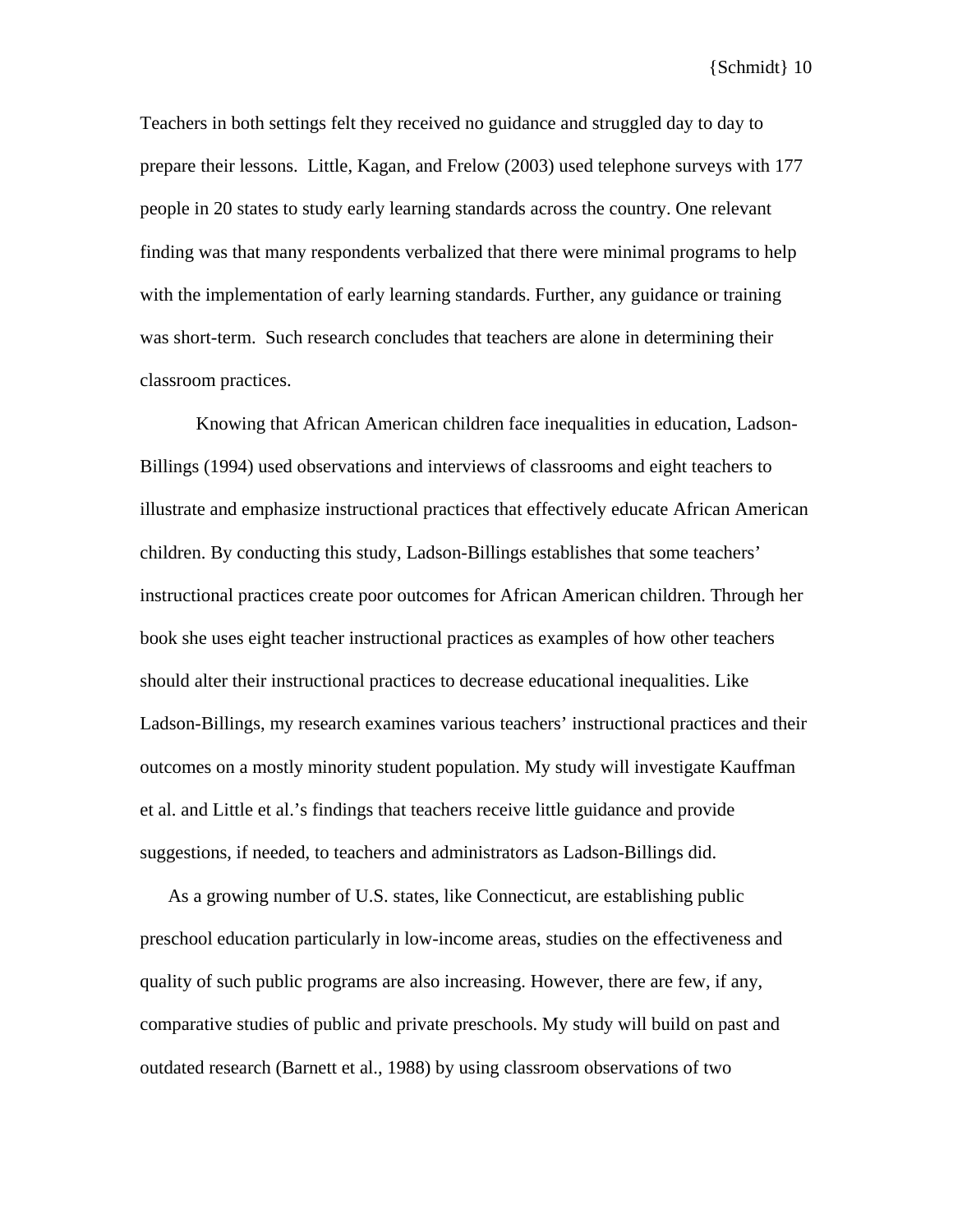preschools in Hartford that serve low-income children. As a different type of study than surveys (Little et al., 2003) and study reviews (Frede, 1995) it will provide a look into the classroom where the learning actually occurs. With many of the studies suggesting that teachers do not have any help, I will determine whether this is the case in Hartford and if they vary for two different early childhood education programs. Further, past research evaluated the quality of the program using early childhood teachers' instructional practices, however, none compared the practices of teachers in private settings to those in public school settings. Equity between the two is necessary to be sure that all 3- and 4 year olds are entering kindergarten at the same level. Focusing on what teachers do in classrooms can help improve the instructional and social interactions teachers have with their students.

#### **Methodology**

In order to examine how teachers organized class time, this study utilized classroom observations and interviews as the two sources of data. I conducted observations in two preschools in Hartford, one in a private setting and one in a public school setting, to determine whether location of the program affected how and what teachers taught. School selection was based on their close proximity to my college and to each other. I observed the teachers at Cunningham Preschool Center and Tucker Elementary School both for 2 hours a week for 1 ½ months. In-depth notes were taken of the teachers' instructional practices (see Appendix B) during each program's Whole-Group Teacher-Led Circle Time and Centers/Free Choice activity time (see definitions in literature review of Pianta et al., 2005). Observations were used to witness the teachers' instructional practices in action.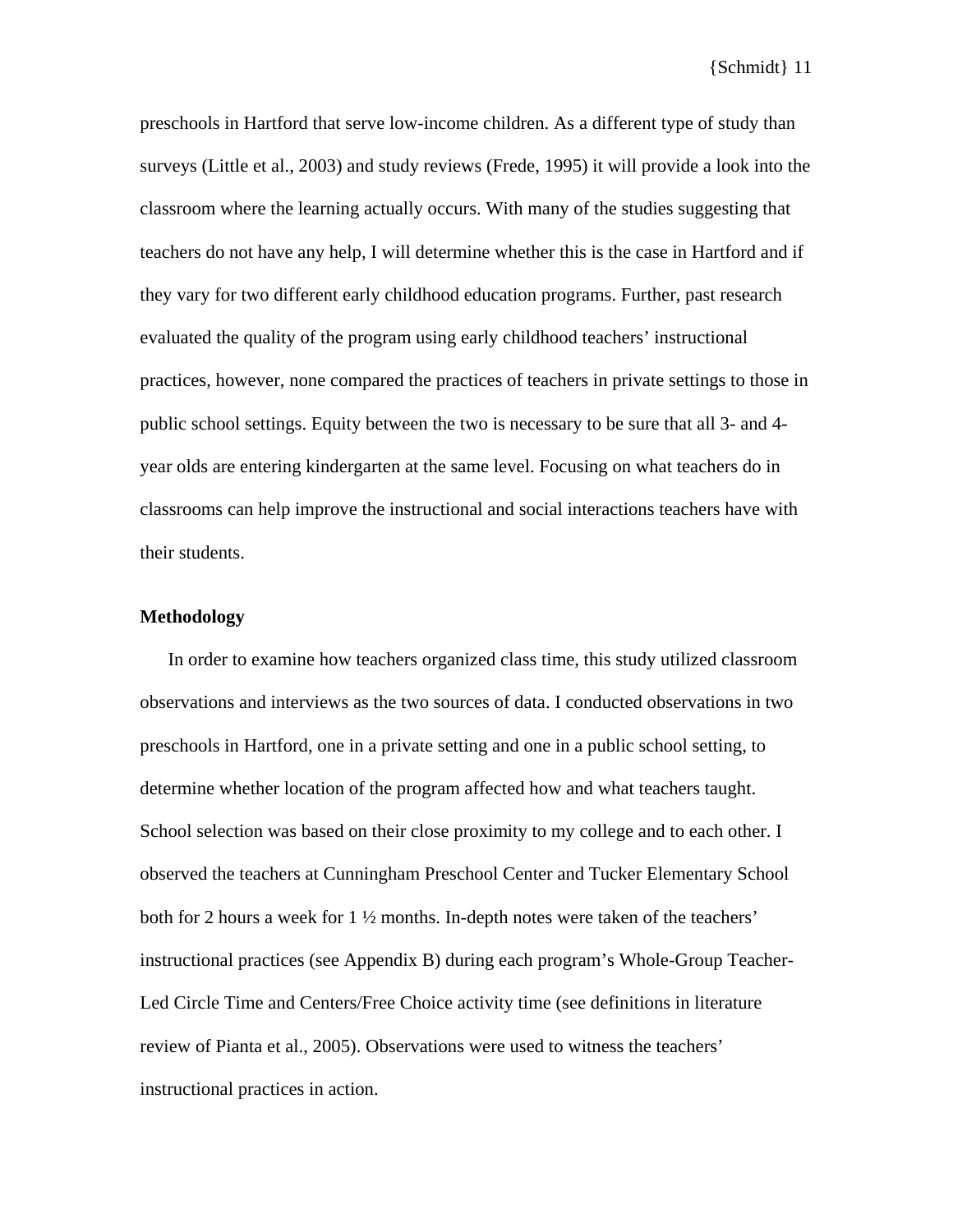Also, interviews were conducted with the four teachers observed most, two at each school. Interviews based on interview guide (see Appendix A) lasted about thirty minutes; however, each participant supplemented the interview with ten minutes of rich after-thoughts. Using interviews, I hoped to obtain background information on the curriculum, teacher training, and the teachers' explanations on the influences on their instructional practices. All four interviews were carried out in the classroom during the students' nap time, so both I and the teachers had to whisper. As a result, in-depth notes were more beneficial than tape recording.

The schools and teacher samples were small and should not be interpreted as representative of all private and public preschool programs in low-income urban areas nationwide.

#### **Context**

#### *Cunningham Preschool Center.*

 Located in Hartford, Connecticut, this private preschool center is a full-day program that serves children from Hartford and surrounding suburban towns. In order to enroll, children must be at least three years old and parents must pay tuition. However, Care4Kids, Connecticut's child care subsidy program, helps cover the tuition cost of some low-income families who want to enroll their child in Cunningham. Cunningham Preschool Center is accredited by the National Association for the Education of Young Children (NAEYC), a national voluntary accreditation program that sets professional standards for early childhood education programs while also helping families identify quality programs. Based on NAEYC requirements, the teacher to student ratio at Cunningham is always 1 to 10 or better.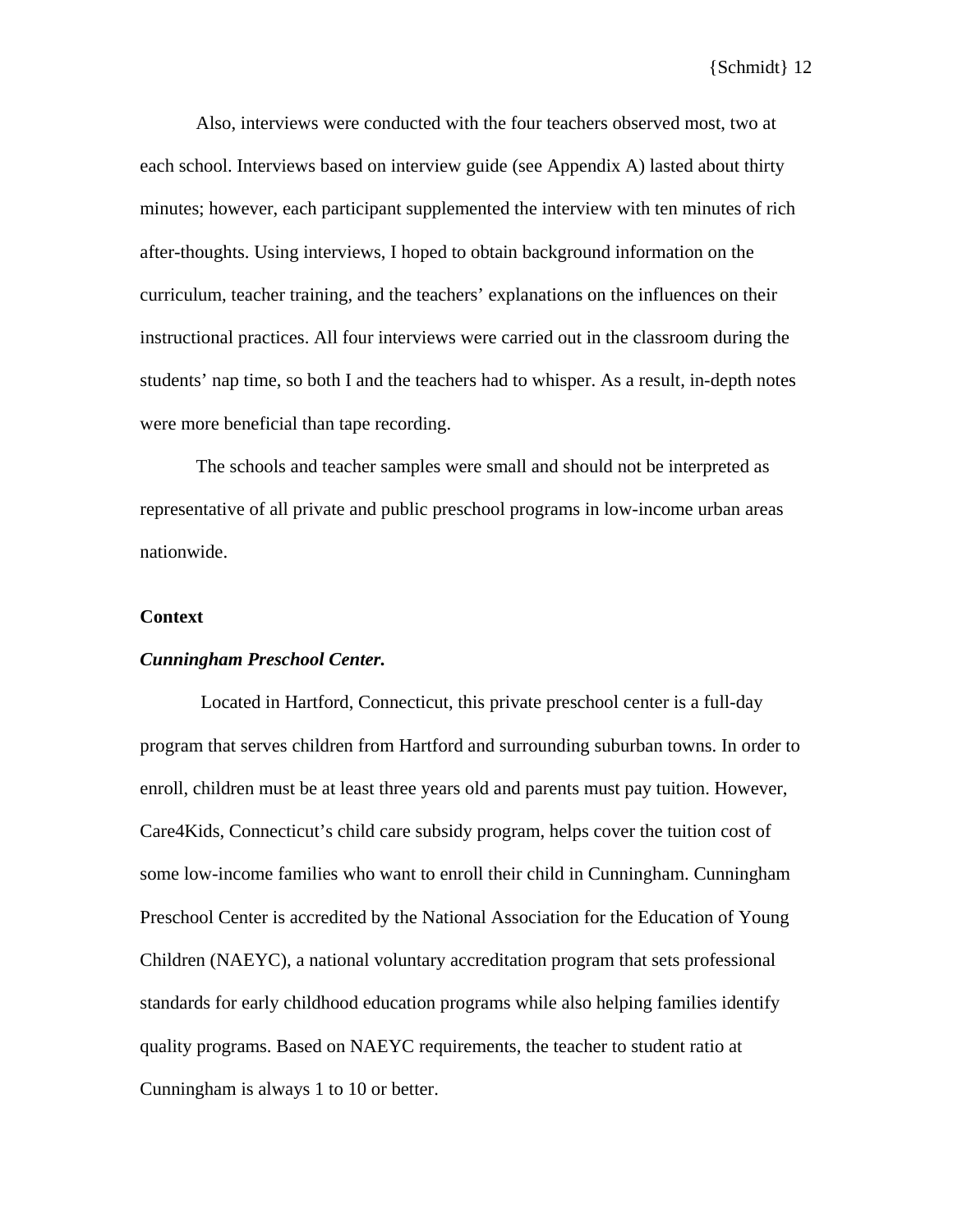At Cunningham they use the Creative Curriculum, a play-based curriculum created by Dodge, Colker, and Heroman (1998) required by NAEYC. This curriculum has a weekly theme to offer teachers guidance, but still freedom to be creative. It also includes guidance on a form of discipline called redirection, in which adults distract the child from their original intention and then quickly divert them to a safer alternative. The adult must explain to the child why their behavior is inappropriate and then either tell them they have a solution, or let them find a solution.

Head teachers at Cunningham must have a bachelor's degree in Early Childhood Education (ECE), while teacher assistants must have a child development associate (CDA). The teachers observed both had a bachelor's degree. The head teacher has a degree in early childhood, while the assistant had a degree in business administration as well as a CDA. The teachers had between one and four years of experience in teaching preschool children. Teachers received monthly training after-school for a couple of hours. They also received training about teamwork and dedication at different centers in the area. CPR and first aid training was required upon employment.

#### *Tucker Elementary School Pre-K.*

Located in a public elementary school in Hartford, CT this Pre-K program is a fullday preschool that only serves children from Hartford. In order to enroll, children must be four years old by December  $31<sup>st</sup>$  and potty trained. This Pre-K program is funded by a School Readiness grant and parents are therefore required to pay a weekly fee between \$5 and \$100 based on the School Readiness Sliding Fee Scale and income. School Readiness is a competitive grant program for towns with a priority school and ranked one to fifty in lowest town wealth. At Tucker, the teacher to student ratio is 1 to 9.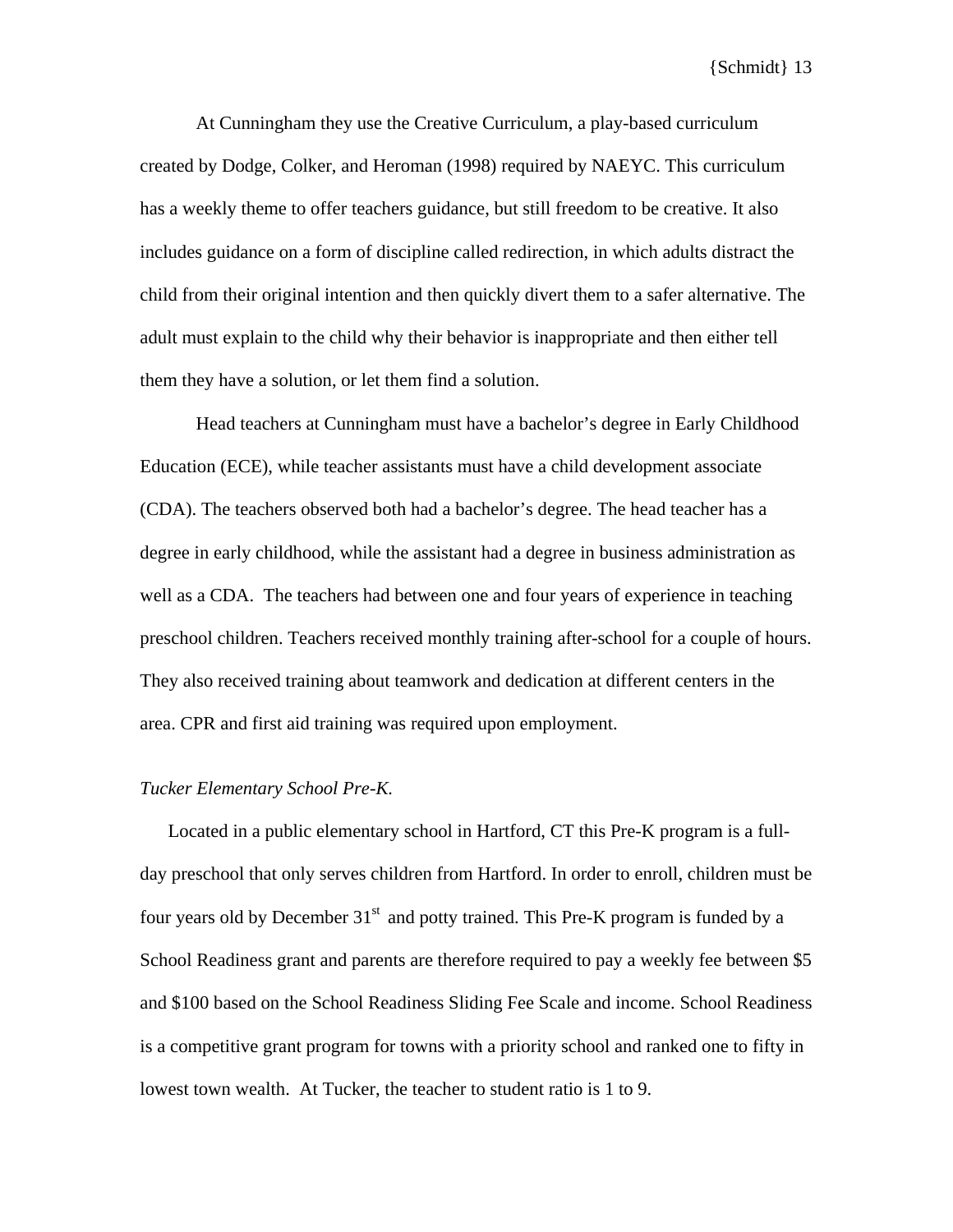At Tucker, they use the Curiosity Corner curriculum, a Success For All program chosen by the Hartford Board of Education. This curriculum is not required by School Readiness. It is scripted day-to-day with literacy-focused problem solving activities. Teachers are supplied with a weekly theme and a corresponding weekly theme book.

Head teachers at Tucker have to be state certified. CDAs have to have a CDA, or twelve early childhood education credits, or a bachelor's degree with twelve early childhood credits. Paraprofessionals must have an associate's degree. The observed head teacher received her masters in early childhood, along with eighteen extra credits, including many psychology credits. One observed CDA at Tucker had a bachelor's degree in secondary education. Teachers at Tucker had at least 7 years of experience teaching preschool children. For training, teachers received a two day professional training on the Curiosity Corner Curriculum when the Board of Education brought it into the public schools. They also receive bi-annual professional development on diversity and behavior issues. They also receive CPR, first aid, and health training.

#### **Analysis**

*Similar Curricula.* At Cunningham Preschool Center, a National Association for the Education of Young Children (NAEYC) accredited program, they use the Creative Curriculum at the Pre-K at Tucker Elementary School, a School Readiness grant funded program, they use the Curiosity Corner Curriculum, a Success for All (SFA) program chosen by the Hartford board of education. Both curricula are scripted either day-to-day or week-to-week, offering detailed guidance to the teachers. Despite such guidance, all four teachers felt that there was still room for modification. For example, Ms. Goldman<sup>[3](#page-14-0)</sup>

<u>.</u>

<span id="page-14-0"></span><sup>&</sup>lt;sup>3</sup> Pseudonym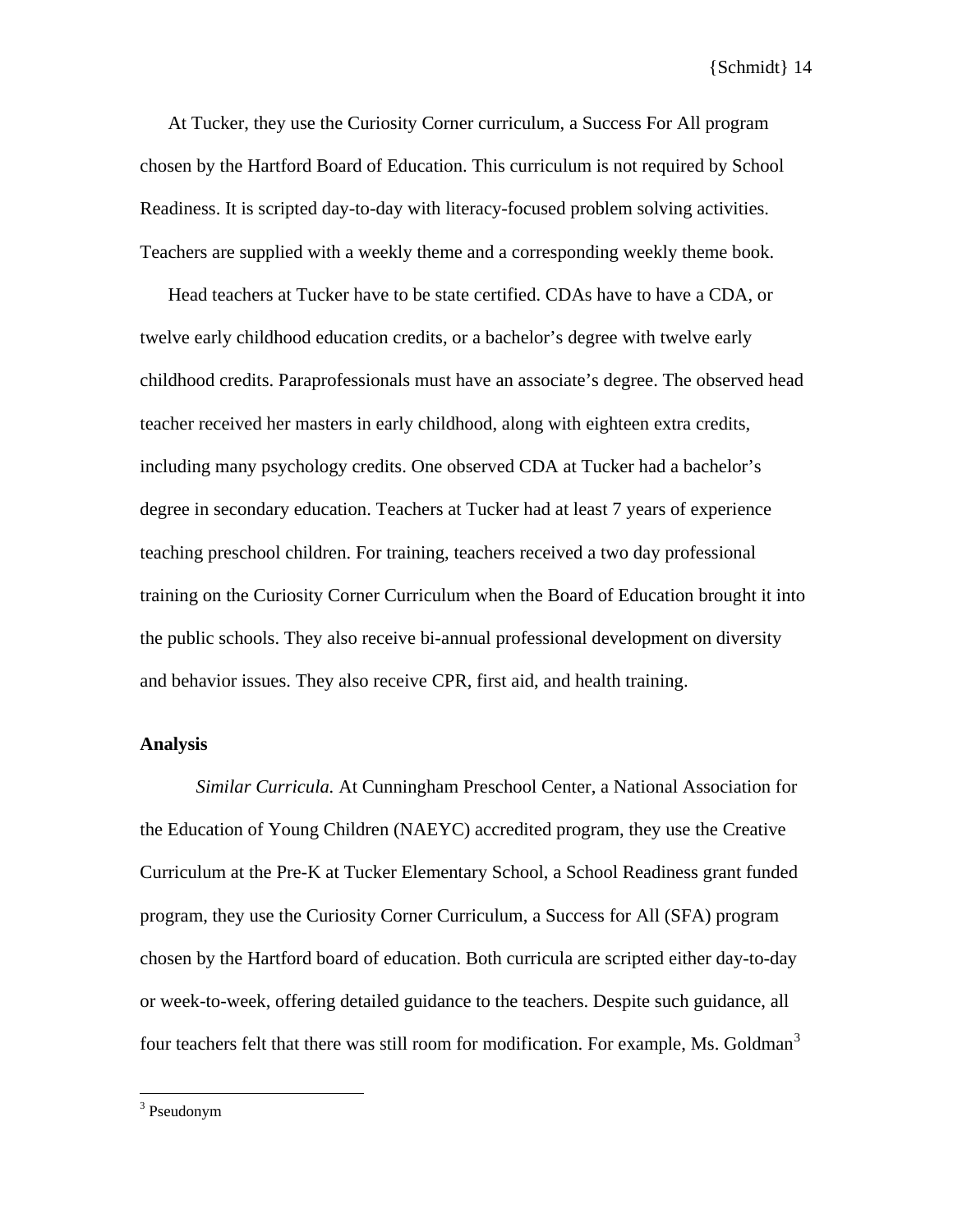from Tucker Pre-K revealed that "specifically this year it [the curriculum] moves fast for them [the students]. For example, this week they're learning that bread is made from grain. We're not there yet so we focus on the 'b' because they needed that more." Similarly, Ms. Anderson<sup>[4](#page-15-0)</sup> from Cunningham Preschool Center expressed "We still get to teach what we want based on the children's development and what they need to work on."

*Similar Lessons & Explanations.* Coincidentally, observations at both Cunningham and Tucker occurred during their whole-group circle times and free choice/centers allowing me to argue that lessons and explanations were similar. At both Cunningham and Tucker whole-group circle time started with songs about circle time rules, such as "Eyes watching, ears listening…" or "I look. I listen. So I can learn," respectively. Afternoon whole-group circle time and free choice/centers reinforced what was learned in the morning at both preschools. At Cunningham during morning meeting the students and teacher discussed what would happen after pumpkin seeds were planted. During free choice/centers, the students planted pumpkin seeds in Dixie cups, watered them, and put them on the window sill for later observation. Similarly, at Tucker students learned about apples and pumpkins during morning whole-group circle time. During the afternoon, in the dramatic play free choice/center students were given instructions on how to pretend to make apple and pumpkin pie.

*Similar Materials.* With similar curricula, teachers at Tucker and Cunningham made use of similar materials in their classrooms. When asked about their resources, all four teachers stated that they had a lot of resources available. Ms. Sanders<sup>[5](#page-15-1)</sup> from

<span id="page-15-0"></span>4 Pseudonym

 $\overline{a}$ 

<span id="page-15-1"></span><sup>5</sup> Pseudonym.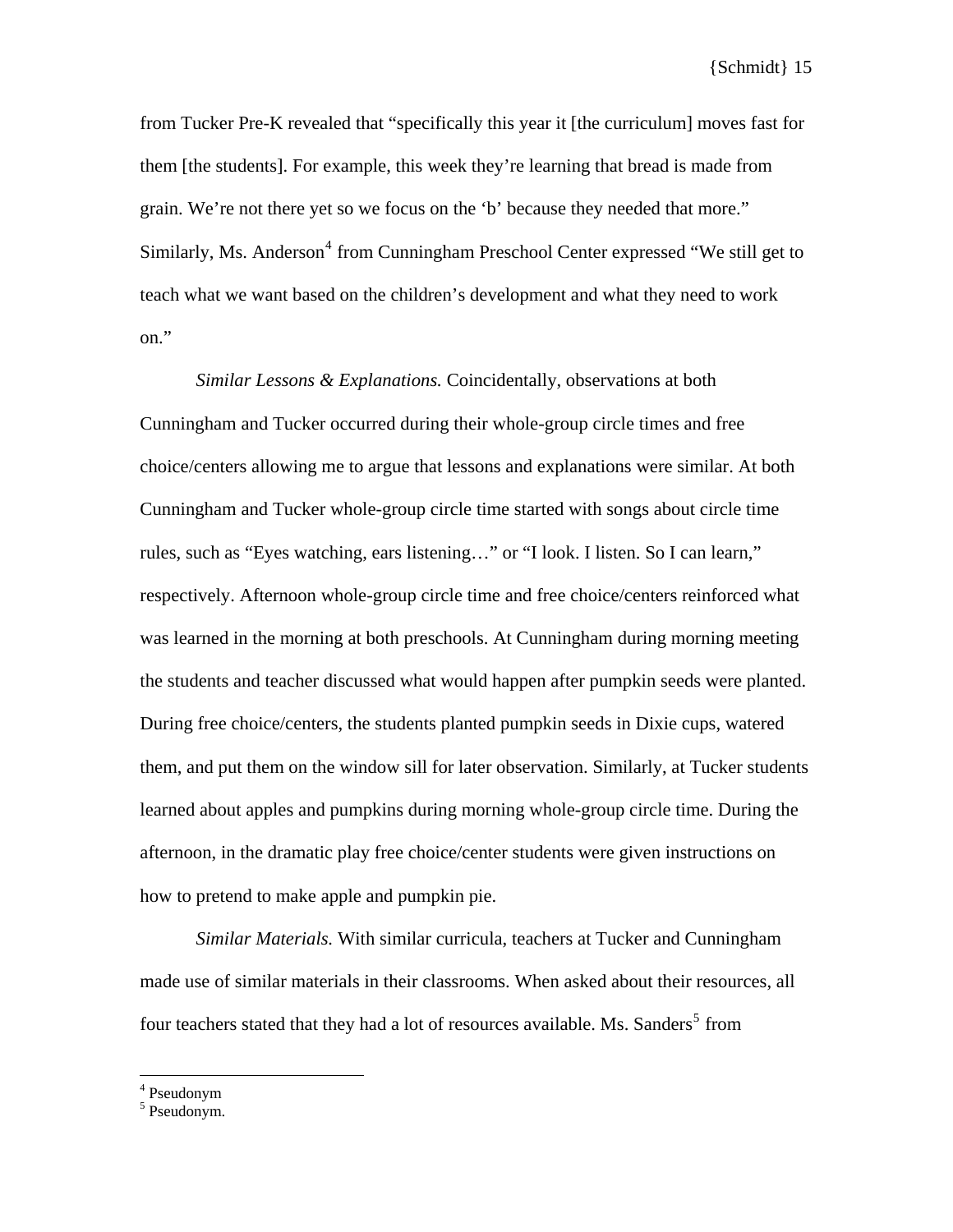Cunningham preschool center simply said "we have a lot of resources." At the same time, Ms. Marx<sup>[6](#page-16-0)</sup> from Tucker pre-K claimed "...we really have more than what we need." All classrooms were equipped with various electronics, such as computers and stereos, along with the other necessary preschool supplies, such as books and art supplies.

*Similar classroom organization.* Since the two classrooms had similar materials, they also had similar classroom organization. For example, free choice/centers were separated from the rug used for whole-group circle time. During free choice/centers time, the teachers had to make sure that only a certain amount of "friends" or students were working or playing in each center. None of the teachers checked to see if the free choice/centers groups varied daily and a lot of the time the same students were always playing or working together. During whole-group circle time, the teachers allowed the students to organize themselves. However, on occasion at both Tucker and Cunningham, the teachers asked the students to sit on the rug on top of the letter that their first name starts with.

*Similar Teacher Training.* Teachers at both Cunningham Preschool Center and Tucker Elementary School Pre-K were required to receive or be CPR and first aid trained after they were hired. At Cunningham Preschool Center, teachers received monthly afterschool training for about two hours. Also, as Ms. Sanders mentions they "go to different centers and get different training about teamwork and dedication for the center." At Tucker Elementary Pre-K they received intensive two-day professional training when the Curiosity Corner Curriculum was introduced in the Hartford Public Schools. Also, they have professional development twice a year in which as Ms. Marx expressed "they train

 $\overline{a}$ 

<span id="page-16-0"></span><sup>&</sup>lt;sup>6</sup> Pseudonym.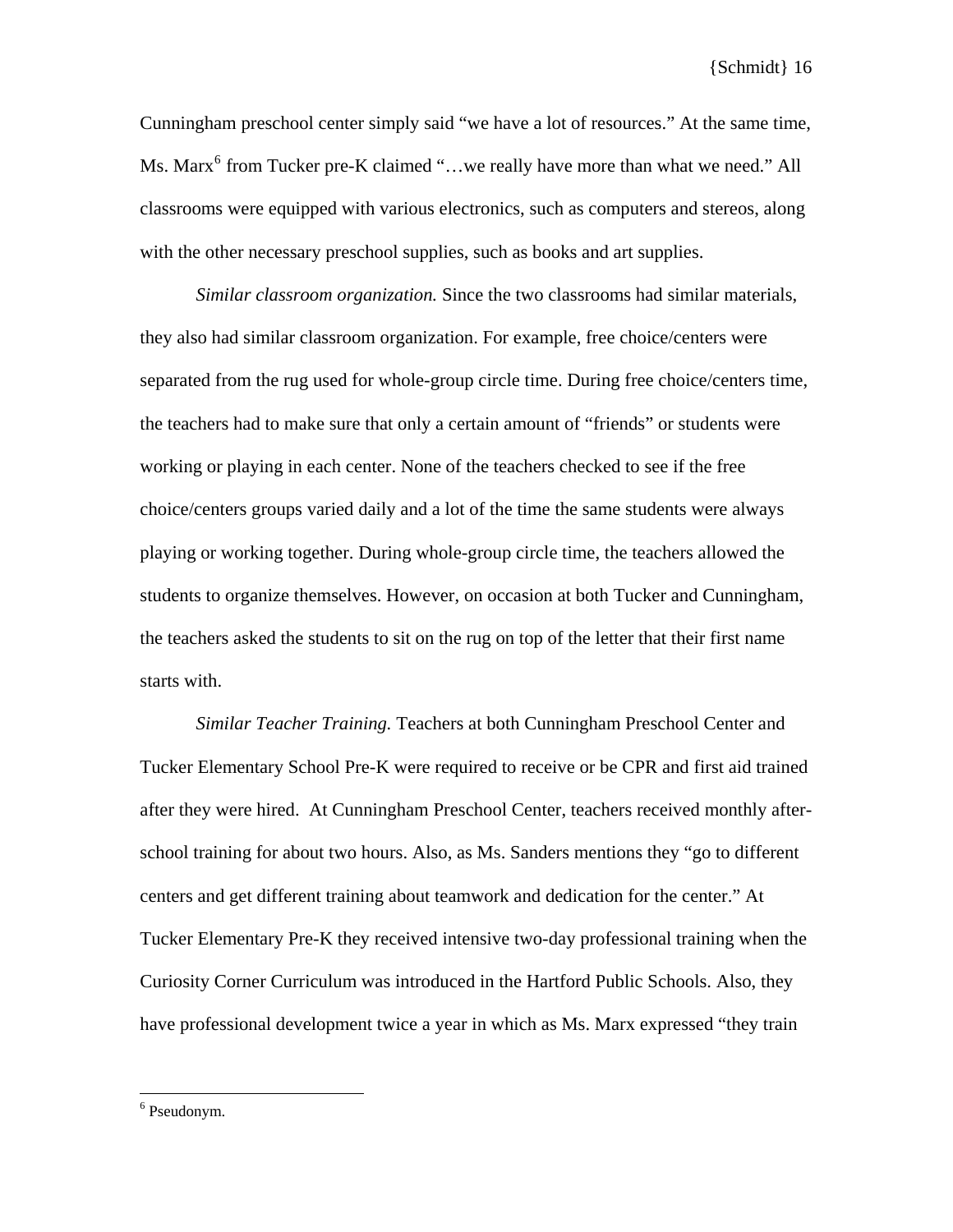us about diversity, how to handle special cases." Like Cunningham, Tucker teachers must also travel outside of McDonough to receive other training.

*Lesson time organization & discipline.* Lesson time organization differed between the teachers at Tucker Elementary Pre-K and Cunningham Preschool Center. During whole-group circle time, the teachers at Tucker sat in a chair while the teachers at Cunningham sat on the rug in a circle with the students; both positions displayed a different teacher role to the students and reflected their discipline practices. I argue that at Tucker teachers spent a majority of their lesson time authoritatively controlling unruly or misbehaving students. In interviews teachers at both schools acknowledged that behaviors were challenging. According to Ms. Goldman at Tucker, "behaviors" have been her biggest challenge. Ms. Sanders at Cunningham said her biggest challenge was "in behaviors…" However, Ms. Anderson also at Cunningham revealed that "distractions…people coming in the other preschool room" hinders whole-group circle time not behaviors. Despite whole-group circle time was equally disrupted by misbehavior at both schools, each with an average of four misbehaviors in a one hour observation.

At Tucker teachers' discipline was very authoritative, like whole-group circle time, so that teachers were often standing over students when telling them what they were doing wrong. While at Cunningham, the teachers always got down to the child's level to discuss their misbehavior. For example, when handling a temper tantrum teachers at Cunningham Preschool Center advised the child in a calm voice while eye level with him to "Relax body in cozy area" "Take a deep breath so you don't get sick. You need to calm down and then maybe we can talk. It is so much better to use words." At Tucker,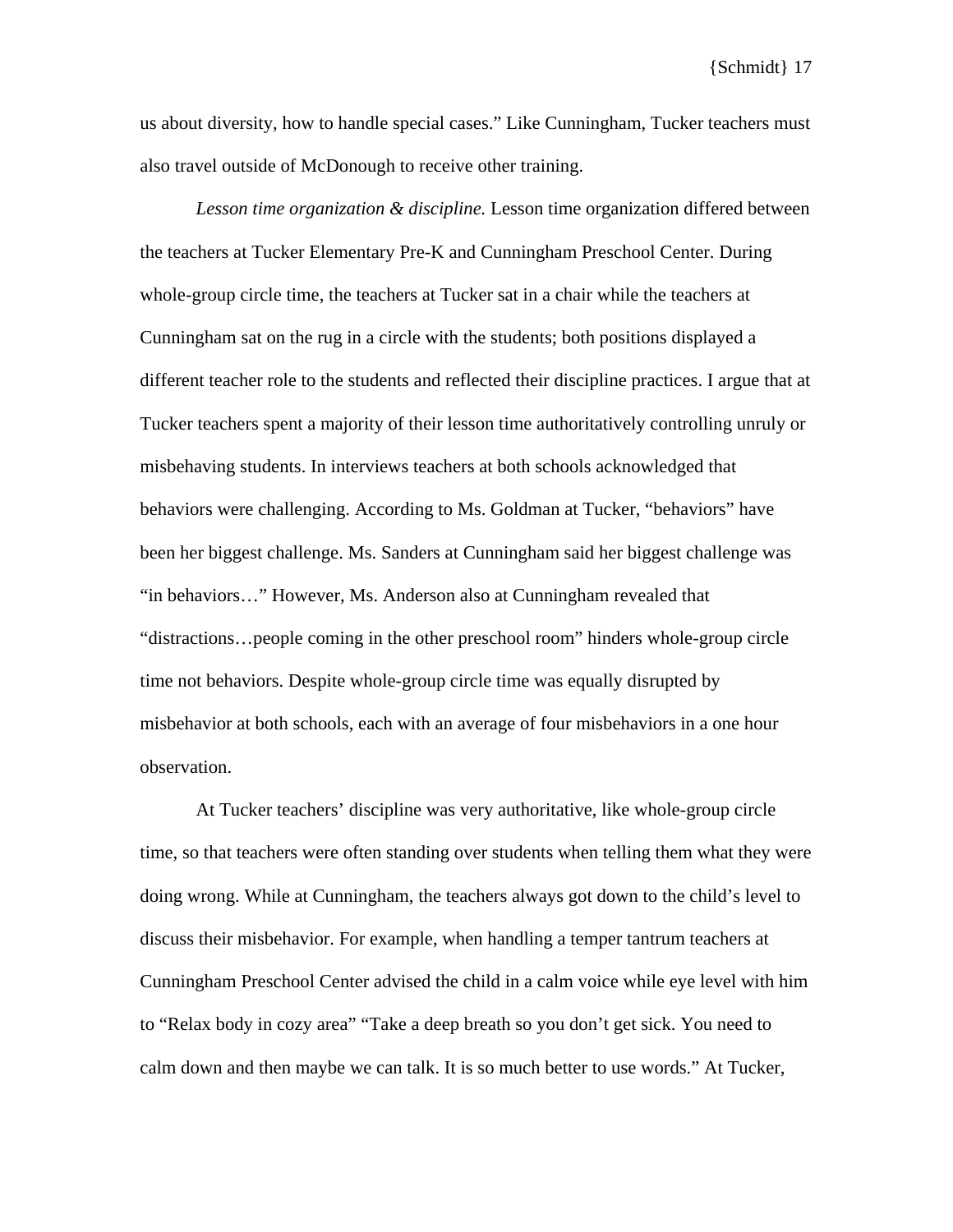the teacher stands over the child who is having a tantrum and threatens "You want to go to the other classroom. I will take you." Similarly, when handling a distraction of the child taking his or her shoe off during whole-group circle time, teachers at Tucker yell "If you don't put that shoe on I will put it in the garbage." While at Cunningham the teacher says, "No thank you. After you zip up your boot go sit in the library" and responds after whole-group circle time by bending down in front of the child and saying "Every time you do this you take away from circle time." At Cunningham, it is evident their use of redirection. While at Tucker, although the teachers were always embarrassed to admit they use some form of threatening and time out.

As both teachers at Tucker expressed in their interviews, misbehaviors and discipline were a problem in their pre-K and parents played a large role. Ms. Marx at Tucker expressed, "you know what the discipline is the biggest problem when the parent is not helping you…" As a result, instead of interacting with the students during free choice/centers, as the teachers at Cunningham did, the teachers at Tucker filled out discipline forms for each student to bring home to their parents as an update on their child's daily behaviors (see Appendix C).

Although the behavior problems at Tucker and Cunningham occurred in equal numbers, the discipline practices were different and had different outcomes in terms of lesson time organization. At Tucker during whole-group circle time, seven students were either self-removed and playing in the free choice/centers or teacher-removed and in either another classroom because of misbehavior or going to violin lessons. Despite varying reasons for leaving whole-group circle time, Ms. Goldman was left teaching only half of her students. This happened on multiple occasions. While at Cunningham, for the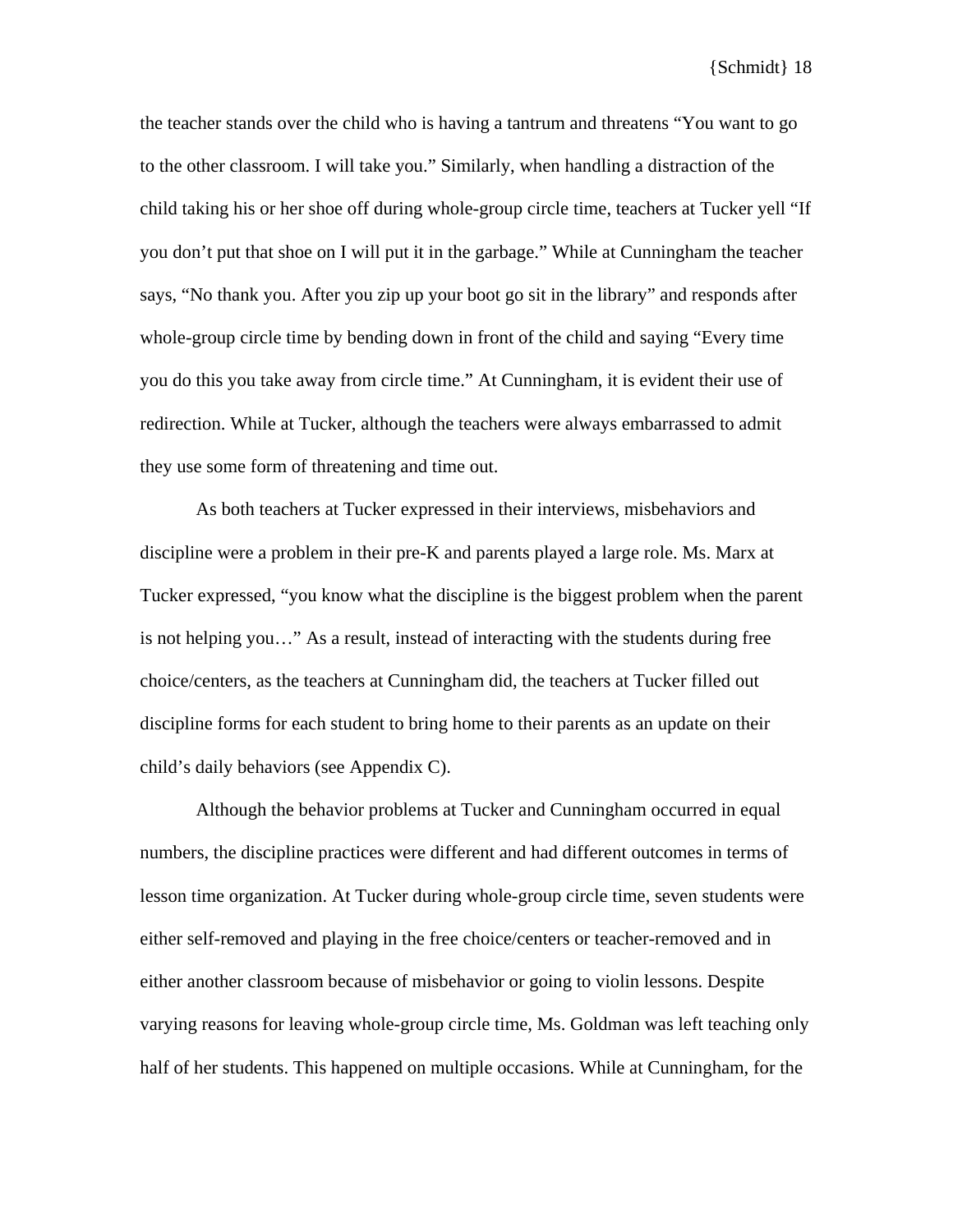majority of my observation all students were a part of lesson time, with maybe one or two missing at times. Students at Tucker may be receiving the same amount of lesson time as students at Cunningham.

#### **Conclusion**

 Past research proved that teachers' instructional practices and school location determined the quality of preschool programs. My study found that after comparing teachers' instructional practices in private and public school settings, the programs were extremely similar except for their lesson plan organization and discipline. I also found that because of behaviors and discipline, certain students were left out of lesson time and therefore not involved in all opportunities to learn.

However, future research needs to examine the effectiveness of certain discipline practices. Researchers could use longitudinal studies with student outcomes in later grades to determine whether varying discipline practices affect the quality of the early childhood program. I also suggest that future research comparing teachers' instructional practices of opposing locations begin their research on the first day of the school year and continue until the last day to see if teachers' practices, including discipline, change according to their frustration with students' bad behaviors.

I would also recommend that teachers continue to receive training from other preschools programs to learn about various approaches to teaching practices. They may be able to adopt a certain practice that could be effective in their program.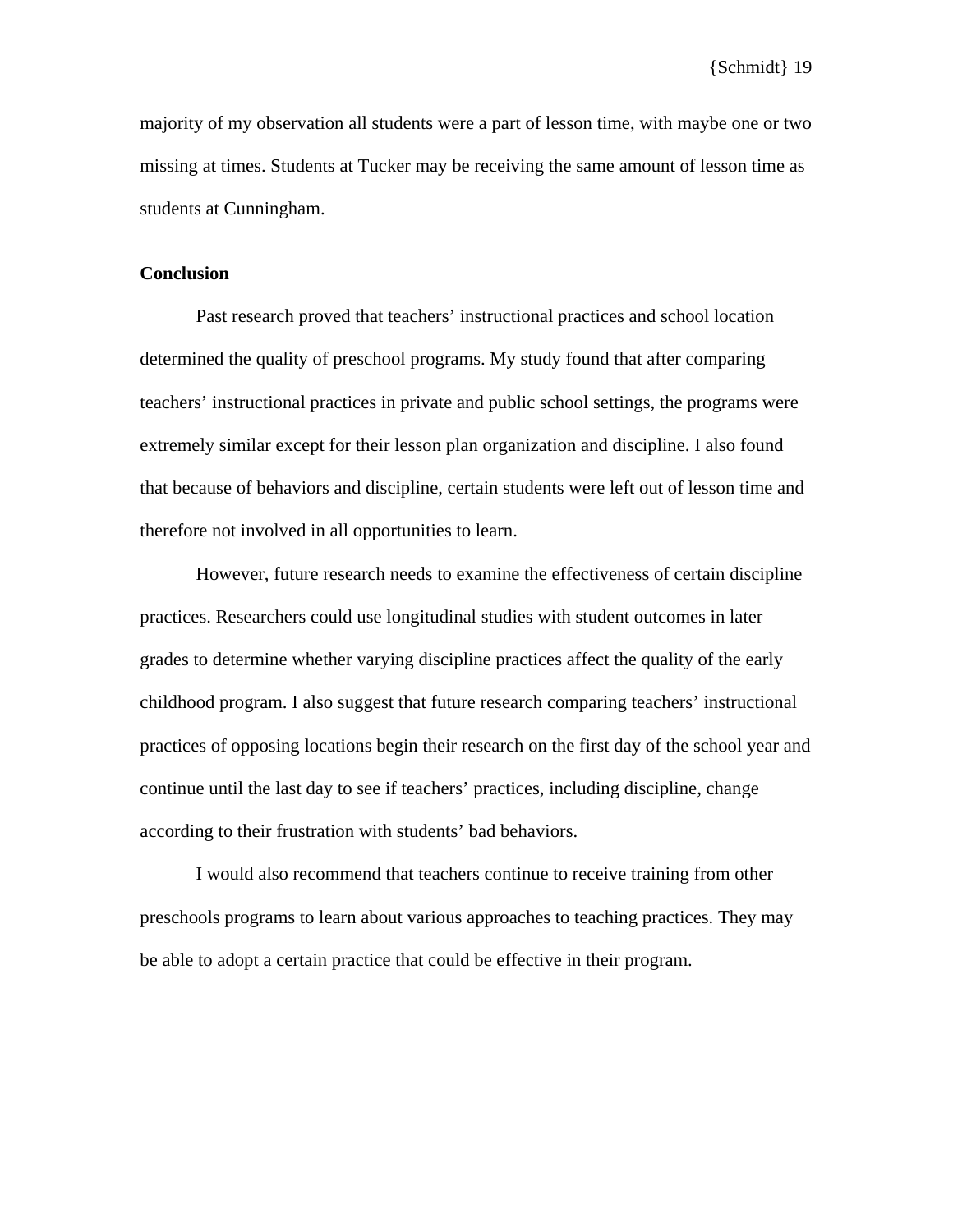#### **References**

- Barnett, W.S., Lamy, C., Jung, K. (2005). "The effects of state prekindergarten programs on young children's school readiness in five states." *Rutgers University, The National Institute for Early Education Research.*
- Cooper, J.W. (2007). *CBIA leader sees public preschool programs as step toward smarter workforce*. Hartford Courant. <www.hartfordinfo.org/issues/documents/Education/htfd\_courant\_031607.asp>
- Frede, E.C. (1995). "The role of program quality in producing early childhood program benefits." *The Future of Children*, 5(3), pp. 115-132.
- Little, C.S., Kagan, S.L., Frelow, V.S. (2003). "Creating the Conditions for Success with Early Learning Standards: Results from a National Study of State-Level Standards for Children's Learning Prior to Kindergarten." *ECRP,* 5(2).
- Kauffman, D., Johnson, S.M., Kardos, S.M., Liu, E., & Peske, H.G., (2002). "Lost at Sea: New teachers' experiences with curriculum and assessment." *The Teachers College Record,* 104, 273-300.
- Ladson-Billings, G. (1994). *The dreamkeepers: Successful teachers of African American children.* San Francisco: Jossey-Bass
- Lazar, I., Darlington, R., Murray, H., Royce, J., Snipper, A., & Ramey, C. (1982), "Lasting Effects of Early Education: A Report from the Consortium for Longitudinal Studies. *Monographs of the Society for Research in Child Development*, 47, p. 1-151.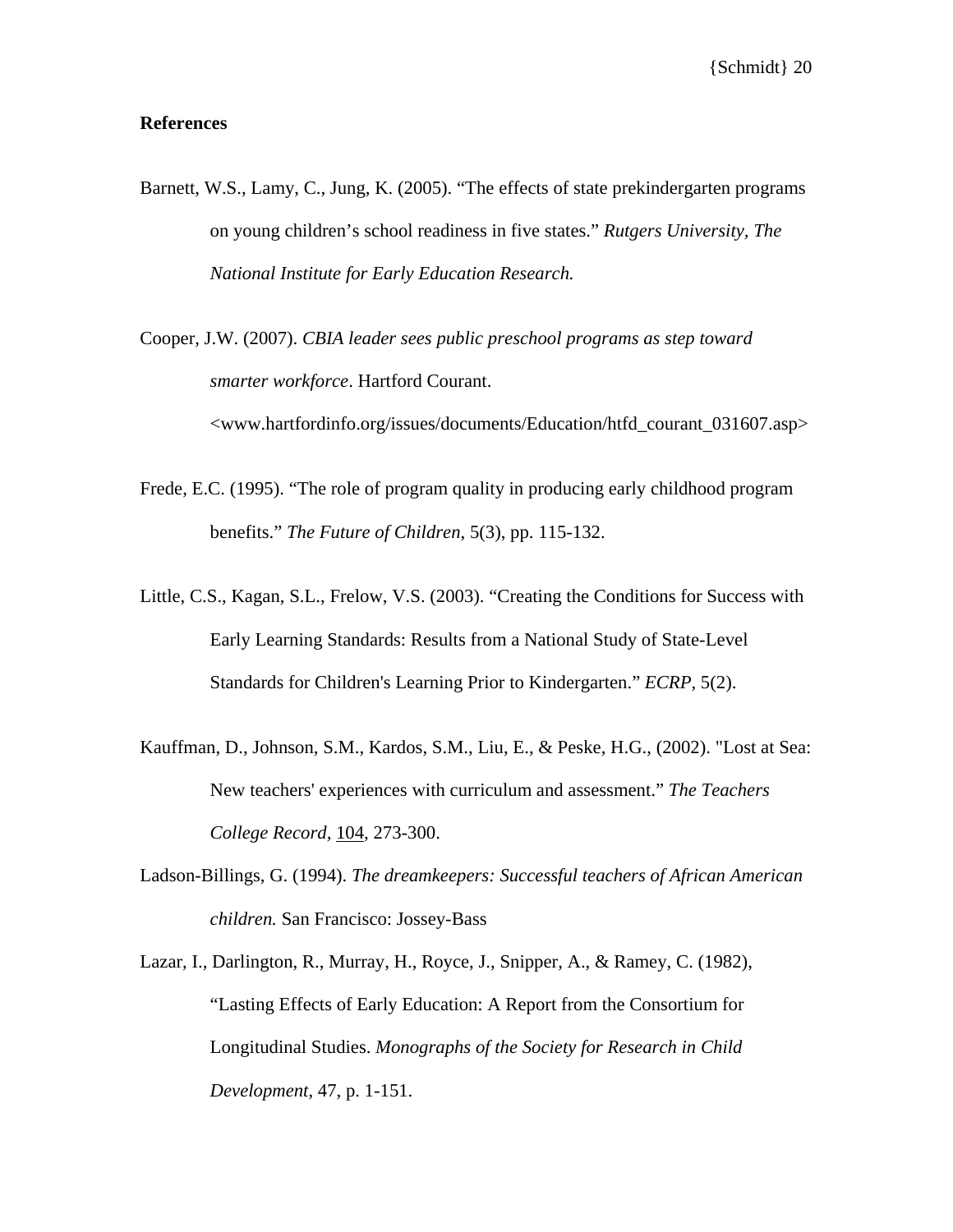- Lee, V.E. and Burkman, D.T. (2000). Dropping out of high school. *University of Michigan,* 1-42
- Pianta, R., Howes, C., Burchinal, M., Bryant, D., Clifford, R., Early, D., & Barabarin, O. (2005). "Features of pre-kindergarten programs, classrooms, and teachers: Do they predict observed classroom quality and child-teacher interactions?" *Applied Developmental Science, 9(3),* p. 144-159.

Pianta, R. (2007). "Preschool is school, Sometimes." *Education Next*, 7(1), p. 44-49.

- Smith, S.L., Fairchild, M., & Groginsky, S., (1997). *Early childhood care and education: An investment that works*. Denver: National Conference of State Legislatures.
- State of Connecticut State Board of Education (2007). *A guide to early childhood program development.*

*<*www.sde.ct.gov/sde/lib/sde/PDF/DEPS/Early/early\_childhood\_guide.pdf>

State of Connecticut State Board of Education (2003). *Closing the achievement gaps: Removing the barriers to preschool in Connecticut.* 

*<*http://www.sde.ct.gov/sde/lib/sde/PDF/DEPS/Early/PreschoolReport.pdf>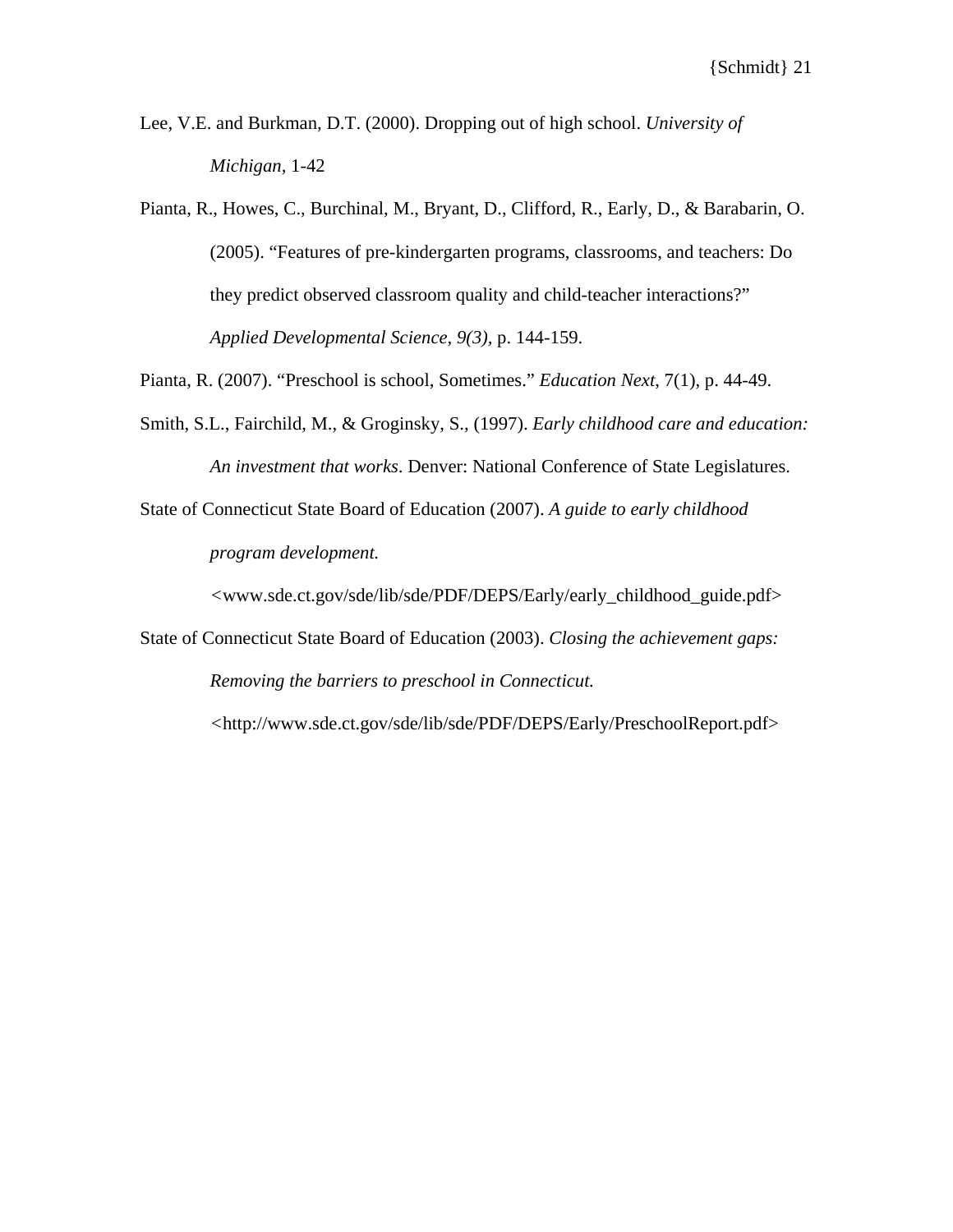Appendix A. Interview Guide

## TEACHING BACKGROUND:

- How long have you been teaching preschool children?
- How long have you been teaching at [Cunningham Preschool Center<sup>[7](#page-22-0)</sup> or Tucker Elementary School<sup>[8](#page-22-1)</sup>]?
- What kind of teacher training, if any, have you received from this school?

## PRESCHOOL BACKGROUND:

- How is your center [pre-k] funded?
- Are students charged tuition?
- What are the enrollment requirements? What age are students able to enroll?
- What is your discipline policy, including suspension and/or expulsion?
- Can students withdraw from the center [pre-k]?
- What requirements, in terms of education background, are there for teachers?
- How is the center [pre-k] assessed in order to continue to receive funding?
- What is the teacher to student ratio here?

## CURRICULUM and INSTRUCTIONAL PRACTICES:

- Is there a mandatory curriculum?
- Is there a mandatory student assessment?
- What or who has influenced how you teach [rhyming]?
- How do you handle discipline?
	- o What has influenced how you handle it?
	- o Would you say it is successful?
- How do you feel about the standards (mandatory curriculum)?
- How do you handle the differences, if there are any, between what you want to teach and what the standards make you teach?
- How do resources, or lack, of resources affect what you teach?
- Do you think your instructional practices result in successful implementation of the curriculum?
- In there anything that hinders your lesson times?
- Do you think your students receive a quality education preparing them for kindergarten and beyond?
- What has been your biggest challenge?
- What do you like best about teaching at [Cunningham Preschool Center or Tucker Elementary School]?

### DEMOGRAPHICS:

- What level of education have you completed?
- How would you describe your ethnicity?

 $\overline{a}$ 

<span id="page-22-0"></span><sup>7</sup> Pseudonym.

<span id="page-22-1"></span><sup>8</sup> Pseudonym.